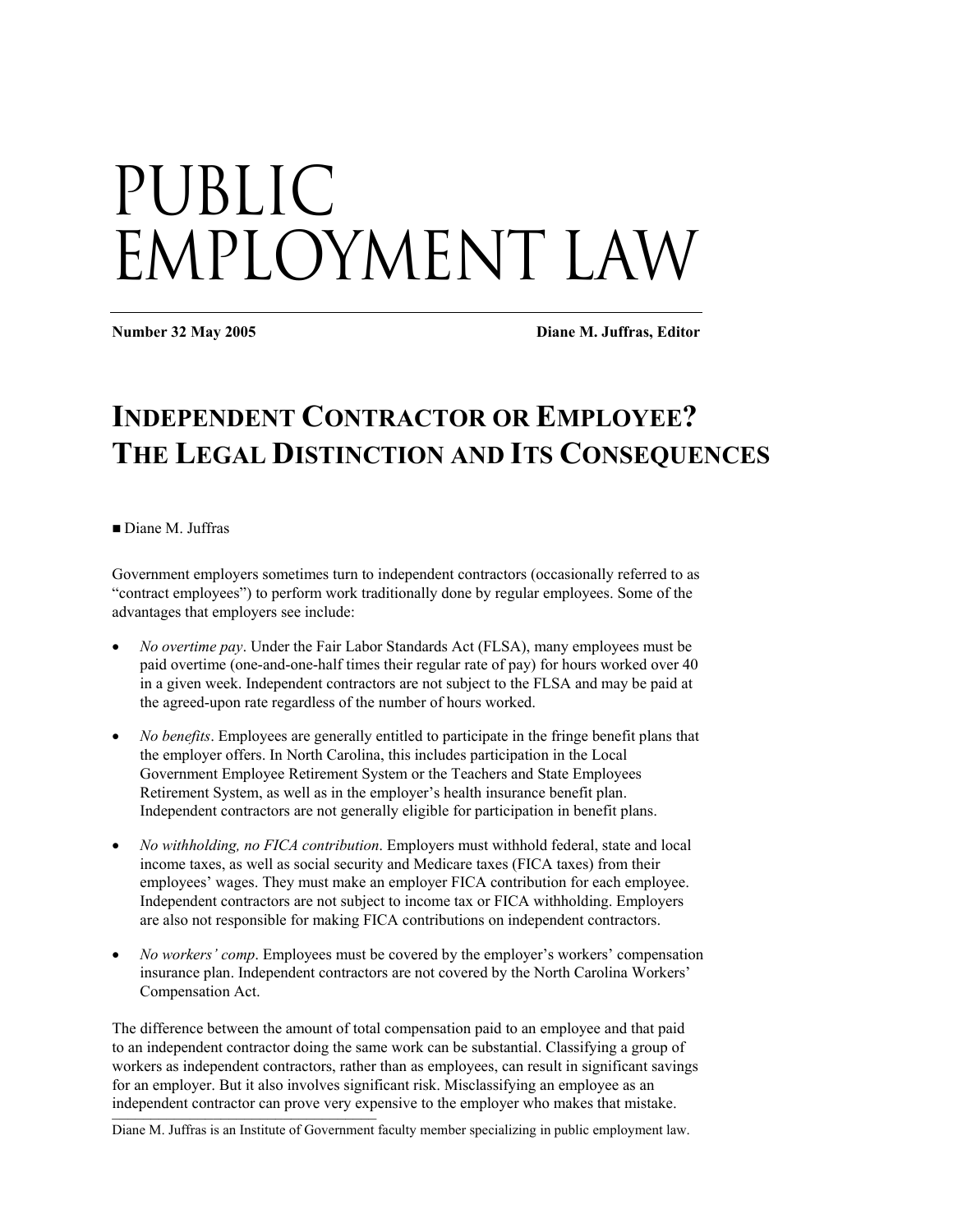*Paradise County needs an additional sanitation worker in the public works department, an additional visiting nurse in the health department, and an additional accounts payable clerk in the finance department. In each case, the new position would have the same job duties as already existing positions. The county commissioners do not think it possible to fund all three requests, but rather than choose among them, they allocate enough money for each of the three departments to add an additional worker on what the commissioners call an "independent contractor" basis: the workers are to be paid at an hourly rate, but will not receive any benefits from the town. The public works, health, and finance departments advertise for and hire workers, who sign agreements stating that they understand that they are hired as independent contractors and that, as such, they will not receive benefits. The payroll office, seeing that the workers are not receiving benefits, does not withhold income or FICA taxes or make FICA contributions.* 

*After the new workers have been on the job for several months, one of them approaches the payroll office and complains that she often works more than 40 hours per week, but she does not receive overtime. She also complains that the county has not withheld social security and Medicare (FICA) taxes from her paycheck. The worker is concerned that she is not receiving credit with the Social Security Administration for her time working for Paradise County and that she will not receive all of the social security benefits to which she would otherwise be entitled at retirement.* 

*The payroll office tells the worker that because she was classified as an independent contractor (a) she is not covered by the FLSA and is not entitled to overtime, and (b) the county is not required to withhold FICA taxes. Dissatisfied with this answer, the worker complains to her supervisor. The supervisor reminds her that she agreed to work as an independent contractor and tells her that if she doesn't like it, she can quit.* 

*The worker files complaints with the United States Department of Labor and the Internal Revenue Service. They each begin an investigation into Paradise County's worker classifications.* 

#### **Agreement to Work as an Independent Contractor Has No Legal Significance**

The Paradise County hypothetical illustrates one of the most common misconceptions about who is and is not an independent contractor. Many employers

believe that so long as a worker wants or agrees to be paid as an independent contractor, the employer is not responsible for paying overtime or for withholding taxes for that worker. That simply is not so. All of the workers that Paradise County has hired as "independent contractors" are  $-$  as far as the law is concerned -- employees.

"Independent contractor" is a distinct legal status determined by factors than go beyond the employer and employee's mutual desire to contract for work on this basis. Both the United States Department of Labor (which administers the Fair Labor Standards Act) and the Internal Revenue Service (which oversees not only the withholding of federal income taxes but of social security and Medicare contributions, as well) have tests for determining whether a worker is an employee or an independent contractor for FLSA and tax purposes. Other statutes, such as anti-discrimination laws or state statutes governing who qualifies for unemployment benefits, use still other tests for determining a worker's status.

Although the various tests for determining whether a worker is an employee or independent contractor go by different names, they differ only slightly: all are variants of the common-law test for determining whether or not someone is an "employee." Thus, the tests share common principles. Under all of the tests, the essence of the relationship between a hiring organization and an *independent contractor* is the agreement by the independent contractor to do a discrete job according to the independent contractor's own judgment and methods, without supervision by the hiring organization. The hiring organization retains approval only as to the results of the work. In contrast, an employer may require an *employee* to perform his or her duties in particular ways using particular methods at particular times even if, in fact, the employer gives assignments only occasionally. An employee may be disciplined – even discharged – for failing to follow the employer's instructions about how to perform a task.

#### **A Price to Pay**

An organization that misclassifies workers as independent contractors when those workers do not meet the legal test for independent contractor status may be subject to significant penalties under both the Fair Labor Standards Act and the Internal Revenue Code (IRC). Penalties include:

liability for overtime compensation going back for a period of two years (FLSA);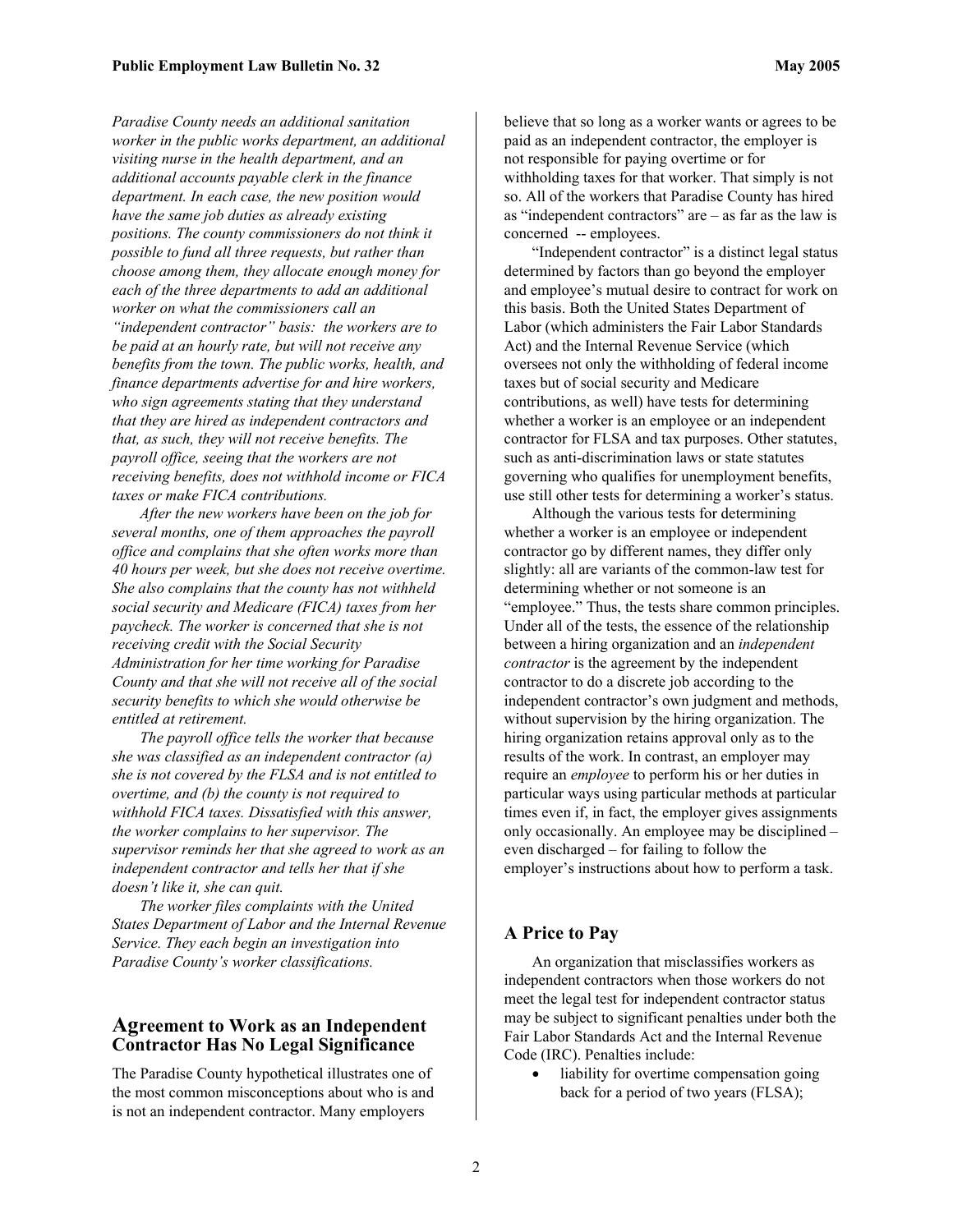- liquidated damages in an amount equal to the amount of overtime owed (FLSA);
- liability for 1.5% of each worker's federal income tax liability where the misclassification was unintentional (IRC);
- liability for both the employer's share of FICA contributions and up to 20% of the employee's missing FICA contribution (IRC); and
- interest on the underwithheld amounts and other IRS penalties (IRC).

These penalties make illusory those projected savings that caused the organization to engage workers as independent contractors in the first place.

This Bulletin discusses in detail the tests applied by the U.S. Department of Labor and the Internal Revenue Service in determining whether a worker is an employee or an independent contractor. The Bulletin also discusses more briefly those versions of the common-law test that the courts apply in determining whether a worker has standing to bring a claim as an employee under Title VII and other antidiscrimination statutes, the North Carolina Workers' Compensation Act, and the statutes governing the North Carolina public employees' retirement systems. It concludes with a discussion of a misclassified worker's rights to health insurance benefits.

## **The Fair Labor Standards Act Test**

The FLSA defines "employee" broadly as "any individual employed by an employer.["1](#page-2-0) It defines "employer" as "any person acting directly or indirectly in the interest of an employer in relation to an employee,"<sup>2</sup> while to "employ" someone is "to suffer or permit [them] to work."<sup>3</sup> On its face, it is hard to see what sort of worker would be not fall within the FLSA's definition of employee – it would seem to cover everybody.

The U.S. Department of Labor and the courts nevertheless recognize that there are people who perform work who simply cannot be called employees of the organization. To determine whether or not a worker is an employee for FLSA purposes, courts have developed what is called an "economic reality" test.

 $\overline{a}$ 

#### **The Economic Reality Test**

The economic reality test looks at whether a worker is economically dependent upon the organization for which he or she renders services. $4$  To put it another way, the courts ask whether a worker depends upon an "employer" for the opportunity to render service or whether the worker is in business for himself or herself. To make this determination, the courts use a six-factor test that asks:

- What is the nature and degree of control that the hiring organization has over the way in which the worker is to perform the work? The more control that the hiring organization has over the worker, the more likely it is that the worker is an employee.
- Does the worker have an opportunity to make a profit or a loss? The ability to make a profit or sustain a loss on a job is the hallmark of an independent contractor.
- Does the worker have an investment in the materials, equipment or other personnel required to perform the work? When a worker supplies the materials or equipment needed for the job or directly hires others to assist in him or her in performing the work, this factor will weigh heavily in favor of independent contractor status.
- Does the work require skill and independent initiative? Independent contractors usually have a special skill and exercise initiative in seeking out assignments or clients.
- What is the expected duration of the working relationship? The independent contractor relationship is usually for a limited duration. Where a hiring organization engages a worker indefinitely, or where the worker has performed services for the hiring organization for a long period of time, the courts are more likely to find that the worker is an employee.
- To what extent is the work an integral part of the hiring organization's operations? Independent contractors usually perform work that is peripheral to the hiring organization's operations. Where a worker is doing a job that is essential to the organization's operations, this factor will weigh in favor of employee status.

<span id="page-2-0"></span><sup>1.</sup> *See* 29 U.S.C. § 203(e)(1).

<span id="page-2-1"></span><sup>2.</sup> *See* 29 U.S.C. § 203(d).

<span id="page-2-2"></span><sup>3.</sup> *See* 29 U.S.C. § 203(g).

<span id="page-2-3"></span><sup>4.</sup> *See* Rutherford Food Corp. v. McComb, 331 U.S. 722, 726-28, 730 (1947).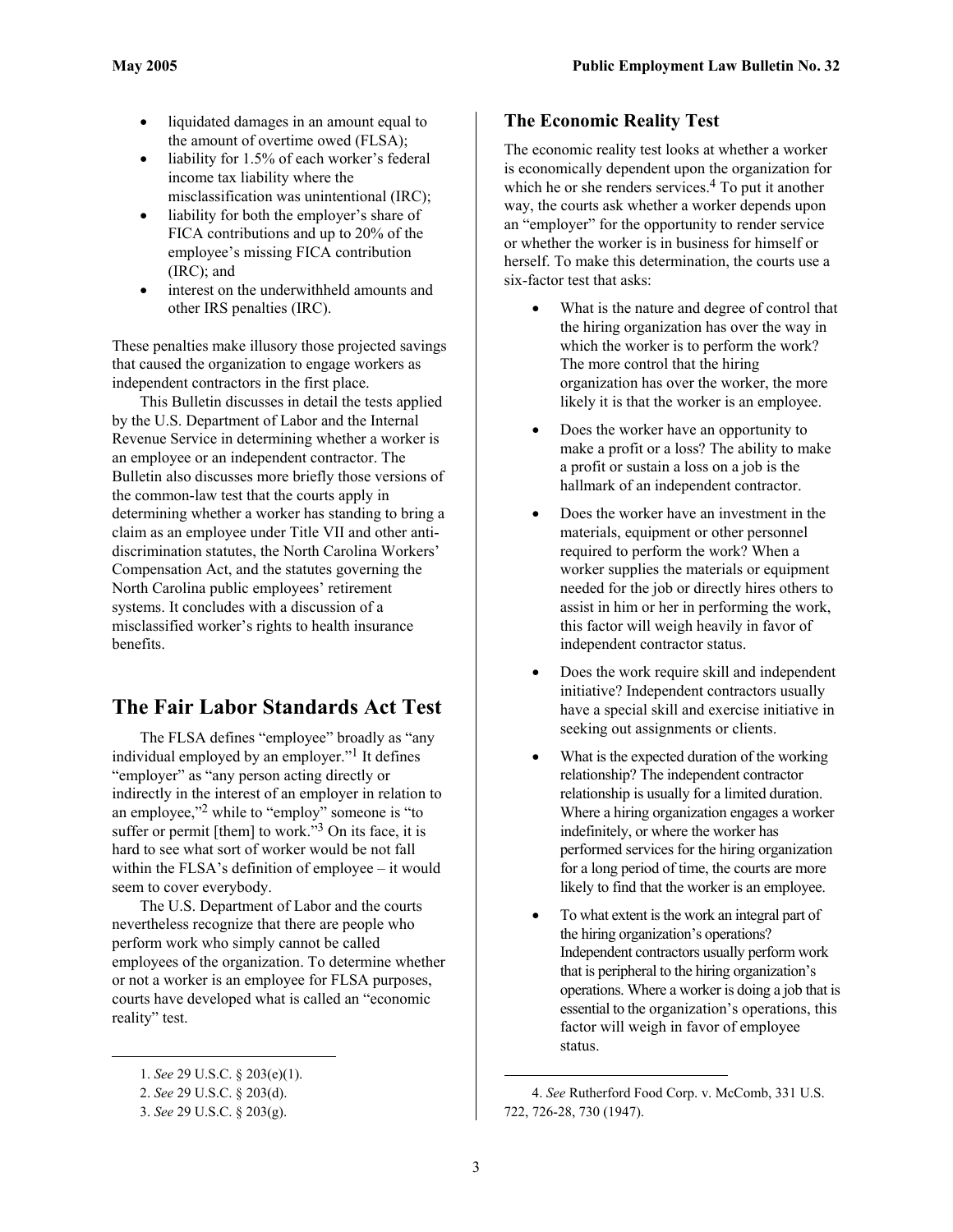No single factor is dispositive in making the determination of worker status, and some of them overlap. Each situation is evaluated in light of all of the circumstances of the hiring organization-worker relationship. [5](#page-3-0)

#### **The Internal Revenue Code Test**

The Internal Revenue Service also has an interest in seeing that employers who classify workers as independent contractors or "contract employees" are legally entitled to do so. Under the Internal Revenue Code (the "Code"), an employer is required to withhold estimated federal income taxes from an employee's wage payments. In addition, the Code imposes social security and Medicare taxes on the wages of employees, both of which an employer must remit to the IRS through payroll deduction. Employers themselves also pay social security and Medicare taxes on each person they employ.

In contrast, an organization is not required to withhold income or FICA taxes from its payments to an independent contractor, nor does it pay any social security or Medicare taxes on the independent contractor's fee. A hiring organization's legal responsibilities end with the filing of annual information returns (the form 1099) with both the worker and the IRS that show the money paid to the contractor during the tax year. An independent contractor is responsible for directly paying both income and FICA taxes to the IRS[.6](#page-3-1)

Thus, the federal government stands to lose potentially significant amounts of revenue when hiring organizations misclassify employees as independent contractors. Not only are employer 1

<span id="page-3-0"></span>5. *See* Chao v. Mid-Atlantic Installation Services, Inc., 16 Fed.Appx. 104, 106, 2001 WL 739243 \*\* 1 (4<sup>th</sup> Cir. 2001); Dubois v. Secretary of Defense, 161 F.3d 2, 1998 WL 610863  $**1$  (4<sup>th</sup> Cir. 1998) (unpublished disposition); Donovan v. DialAmerica Marketing, Inc., 757 F.2d 1376, 1382-83 (3d Cir.), *cert. denied*, 474 U.S. 919 (1985); Brock v. Superior Care, Inc., 840 F.2d 1054, 1059 (2d Cir. 1988).

<span id="page-3-1"></span>6. The IRS has stepped up its efforts to identify employees incorrectly classified as independent contractors in recent years: independent contractors tend to understate their income -- sometimes erroneously, sometimes consciously – resulting in revenue loss for the federal government from underpayment of both federal income and employment taxes. Thus, when an employer is both withholding an employee's share and contributing its own share, federal tax revenues are both greater and more predictable.

contributions to social security and Medicare completely lost, but independent contractors may underreport income and remit less in the way of income tax and FICA contributions than they actually owe. This is true even where the hiring organization properly reports the amount paid to the independent contractor to the IRS.

#### **The Right to Control Test**

The Code does not formally define the term "employee" for the purposes of determining federal income tax liability, but instead provides that the usual common-law rules apply in determining the employer-employee relationship.<sup>7</sup> The common-law test, sometimes known as the "right to control" test, looks at whether the organization for which the worker is performing services has the right to control or direct the worker. In a 1987 Revenue Ruling, the IRS compiled and set out a list of twenty factors that the courts had considered over the years in applying the right-to-control test. Those twenty factors are: 1) whether the worker must comply with another person's instructions about the work; 2) whether the worker requires training in order to do the work; 3) whether the work performed by the worker is integrated into the hiring organization's operations; 4) whether the worker must perform the services personally; 5) who hires, supervises and pays the worker's assistants, if any; 6) whether the worker and hiring organization have a continuing relationship; 7) whether the work must be performed during set hours; 8) whether the worker must devote most of his or her time to the work for the hiring organization; 9) whether the work must be performed on the employer's premises or can be done elsewhere; 10) whether the worker must perform services in an order or sequence set by the hiring organization; 11) whether a worker must submit reports; 12) whether the worker is paid by the hour, week or month; 13) whether the worker's business or traveling expenses are paid by the hiring organization; 14) whether the worker furnished the tools, material and equipment

<span id="page-3-2"></span><sup>7.</sup> See 26 U.S.C. § 3121(d)(2). *See also* Weber v. Commissioner, 60 F.3d 1104, 1110 (4<sup>th</sup> Cir. 1995); *Eren v. Commissioner*, 180 F.3d 594, 596-97 (4<sup>th</sup> Cir. 1999) (because foreign earned income tax exclusion section of Internal Revenue Code does not define employee, common law rules apply in distinguishing employees and independent contractors under federal tax law), *citing* Nationwide Mutual Ins. Co. v. Darden, 503 U.S. 318, 322- 23 (1992).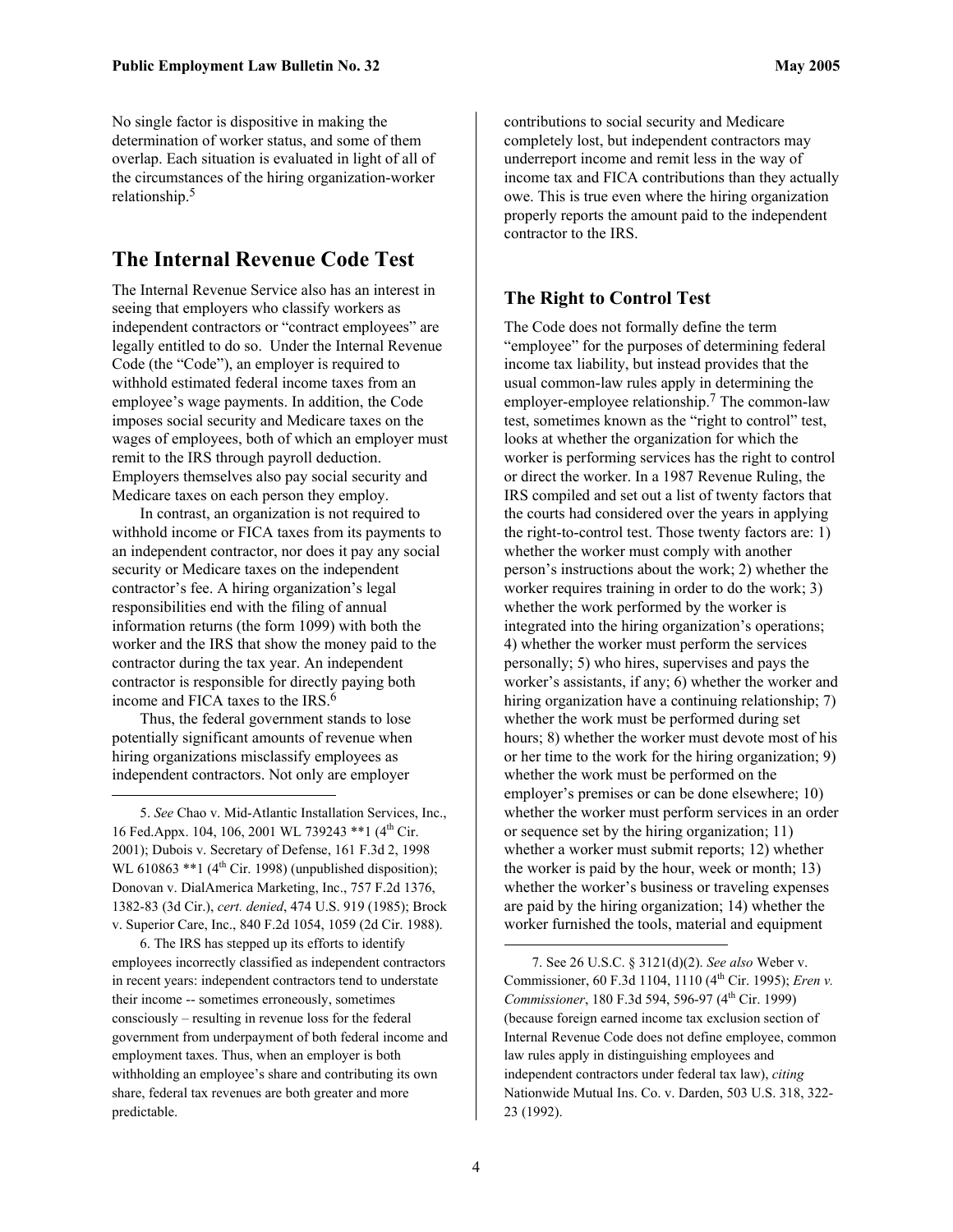1

needed to perform the work; 15) whether the worker has a significant investment in facilities needed to do the work; 16) whether the worker can make a profit or suffer a loss as a result of performing the services for the hiring organization; 17) whether the worker can work for more than one firm at a time; 18) whether the worker makes his or her services available to the general public; 19) whether the hiring organization can discharge the worker; 20) whether the worker has the right to terminate the relationship with the hiring organization.<sup>[8](#page-4-0)</sup>

As both the IRS and the courts emphasize, no single factor is controlling, and the importance of a factor will vary depending on both the occupation at issue and the circumstances under which the services are rendered. [9](#page-4-1) In *Weber v. Commissioner*, for example, the Fourth Circuit looked at seven factors in determining whether a minister was an employee of his church: (1) the degree of control exercised by the church over the details of the work;  $(2)$  which party – church or minister -- had invested in the facilities used in the work; (3) the opportunity of the minister for profit or loss; (4) whether the church had the right to discharge the minister; (5) whether the work was part of the church's regular business; (6) the

<span id="page-4-0"></span>8. *See* Revenue Ruling 87-41 (1987), 1987-1 C.B. 296. Most of these factors appear in the summary of the common-law test set forth by the United States Supreme Court in *Darden*, 503 U.S. at 323-24 (applying commonlaw test to determine who qualifies as an employee under Employee Retirement Income Security Act [ERISA]) and Community for Creative Non-Violence v. Reid, 490 U.S. 730, 751-52 (1989)(applying common-law test to determine who is an employee for purposes of the Copyright Act). *See also* Clackamas Gastroenterology Associates, P.C. v. Wells, 538 U.S. 440 (2003) (EEOC focus on common-law test is appropriate for determining who is "employee" for purposes of Americans with Disabilities Act).

<span id="page-4-1"></span>9. *See* Revenue Ruling 87-41 (1987), 1987-1 C.B. 296. *See also Weber*, 60 F.3d at 1110 (looking at seven of the twenty factors to determine whether minister was employee of church); Hospital Resource Personnel, Inc. v. United States,  $68$  F.3d  $421$ ,  $427$   $(11<sup>th</sup>$  Cir. 1995) ("Although no one factor is definitive on its own, collectively the factors define the extent of an employer's control over the time and manner in which a worker performs. This control test is fundamental in establishing a worker's status."); General Inv. Corp. v. United States, 823 F.2d 337, 341 (9<sup>th</sup> Cir. 1987); REAG, Inc. v. United States, 801 F.Supp. 494, 501 (W.D.Okla. 1992); Critical Care Register Nursing, Inc. v. United States, 776 F.Supp. 1025, 1028 -29 (E.D.Pa. 1991).

permanency of the relationship; and (7) the relationship the parties believed they are creating.<sup>[10](#page-4-2)</sup> With respect to the first factor – the right to control -the Fourth Circuit noted that it is not only *actual* control exercised by the hiring organization that is relevant, but the extent to which the organization has the *right* to intervene to assert control.<sup>11</sup>

Because the Department of Labor and the IRS use nominally different tests – the "economic reality" test versus the "right-to-control" test – to determine worker status, it is theoretically possible that in a particular case a worker could be found to be an employee under one test and an independent contractor under the other – that is, it is possible that the same worker could be an employee for FLSA purposes and an independent contractor for tax purposes, or vice-versa. But in fact, the two tests look to the same factors, and a worker whom a hiring organization has a right to control is also one who is economically dependent upon the hiring organization. Research for this Bulletin has uncovered no fact pattern set forth in case law, Department of Labor Wage and Hour Opinion Letters or IRS Revenue Rulings that would lead to different conclusions under the two tests. For that reason, the factors indicative of worker status under both the FLSA economic-reality test and the IRS right-tocontrol test will be discussed together in the following sections.

### **Determining Worker Status**

*Imagine that a city wants to build a swimming pool. Officials of the city have opinions about what features they want in a swimming pool, but they do not know how to construct a swimming pool, and no one in the city's regular employ has experience in swimming pool construction. So the city engages a swimming pool contractor to construct the pool. This is a classic example of the independent contractor relationship.*

*The city will tell the swimming pool contractor what result it wants: a swimming pool of a particular size, in a particular layout, with specified depths, complete with certain accessories like diving boards, stairs and ladders. The city and contractor will agree upon a price for the final product. While the city may negotiate with the contractor – and even have a price above which it will not go – the city will not be able to set the price unilaterally. The contractor, who will* 

<span id="page-4-2"></span><sup>10.</sup> *See Weber*, 60 F.3d at 1110.

<span id="page-4-3"></span><sup>11.</sup> *See Weber*, 60 F.3d at 1110.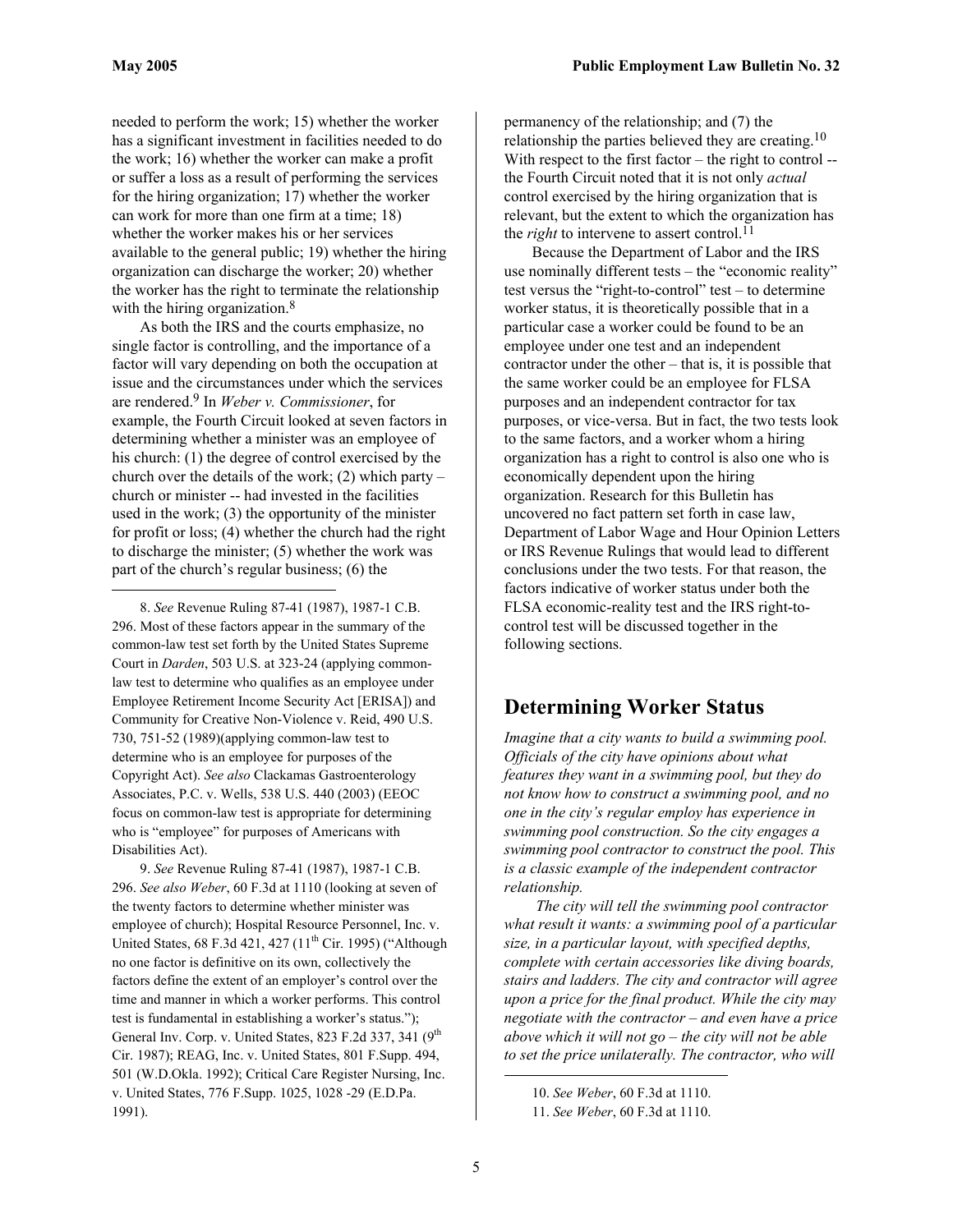*supply all of the materials, equipment and workers needed to construct the swimming pool, will estimate how much time it will take to construct the pool and how much it will cost. It will then determine how much or how little profit it is willing to make to take this job.*

 Contrast this with the Paradise County hypothetical. In none of the three instances did the county set out to hire someone with specialized skills for a discrete job. What each department head had originally asked for was funding to hire one additional employee. What each got was permission to hire someone to perform the job functions of an employee under an alternate compensation arrangement.

Is there a way legally to classify the three new Paradise County workers as independent contractors? For FLSA purposes, the issue is whether the sanitation worker, the visiting nurse and the accounts payable clerk are each, as a matter of "economic reality," workers dependent on the county with respect to the services they provide or whether they are in business for themselves. For Internal Revenue Code purposes, the issue is whether the county has the right to control the work of the sanitation worker, the visiting nurse and the accounts payable clerk. A close look at the factors that comprise the economic reality and right-to-control tests makes clear that these workers cannot be classified as independent contractors for either FLSA or Internal Revenue Code purposes. They must be classified as employees.

#### **Nature and Degree of the Employer's Control over the Worker**

The more control that the hiring party has over a worker, the more likely it is that the worker is an employee. A hiring party has control over a worker when it has *the right* unilaterally to assign the worker a task or to require something of the worker at any given time. The hiring party does not have to exercise that right to have control over the worker for that worker to be an employee as a matter of law.<sup>[12](#page-5-0)</sup> Where a hiring party may change a given worker's job duties or reassign duties among several workers, it has supervisory control over a worker.<sup>13</sup>

1

#### *Training in Required Methods*

A hiring party makes clear that it wants services performed in a particular way when it provides training in the actual methods the worker is to use or, more generally, in the hiring party's policies and procedures. Training of this kind is indicative of an employment relationship. In one Fourth Circuit case, where an architect (a) was required to follow the procedures and directives in the hiring organization's handbook, (b) could not exceed budget, and (c) had his hours, leave and pay set by employer, the court found that (1) the hiring organization had right to control architect's activities, and (2) the architect was an employee for tax purposes. [14 S](#page-5-2)imilarly, the IRS held that a park attendant hired on a seasonal basis by a government agency was an employee, in part because the agency provided training and instructions on methods to be used and set specific hours.[15](#page-5-3) Similarly, if the hiring party requires that the services must be performed personally by the named worker, the presumption is that the hiring party is interested in the methods used to accomplish the work, rather than in the results alone. Thus, a requirement that the services be performed personally by the worker indicates an employment, rather than an independent contractor relationship. [16](#page-5-4)

control where she worked at housing authority offices, was subject to direction of executive director and housing authority reserved right to change or reassign job duties).

<span id="page-5-3"></span><span id="page-5-2"></span>14. *See Eren*, 180 F.3d at 597.

1

15. *See* Priv. Ltr. Rul. 200323023 (Feb. 24, 2003). *See also* Rev. Ruling 66-274 (1966), 1966-2 C.B. 446 (in the context of medical professionals, the right of the hiring organization to require compliance with its general policies is indicated by whether or not the physician is subject to the direction and control of a chief of staff, medical director or some other authority; physician director of hospital pathology department not subject to direction and control of any hospital representative such as chief of staff is independent contractor). *See also* Rev. Ruling 73-417, 1973-2 C.B. 332 (physician director of hospital laboratory is employee, in part because he must comply with all rules and regulations of hospital).

<span id="page-5-4"></span>16. *See* Rev. Rul. 55-695, 1955-2 C.B. 410 (retired employee who is retained as a "consultant" by former employer on retainer-fee basis for purpose of training replacement is an employee). *See also* Priv. Ltr. Rul. 8937039 (Sept. 15, 1989) (psychologists required to perform services personally are employees); Priv. Ltr. Rul. 9326015 (March 31, 1993) (physician-employee in university-health clinic required to perform services personally).

<span id="page-5-0"></span><sup>12.</sup> *See* 26 C.F.R. § 31.3401(c)-1(b) (employment tax regulations); *Weber*, 60 F.3d at 1110.

<span id="page-5-1"></span><sup>13.</sup> *See* Mathis v. Housing Authority of Umatilla County, 242 F.Supp.2d 777, 783 (D.Or. 2002)(section 8 housing coordinator was subject to housing authority's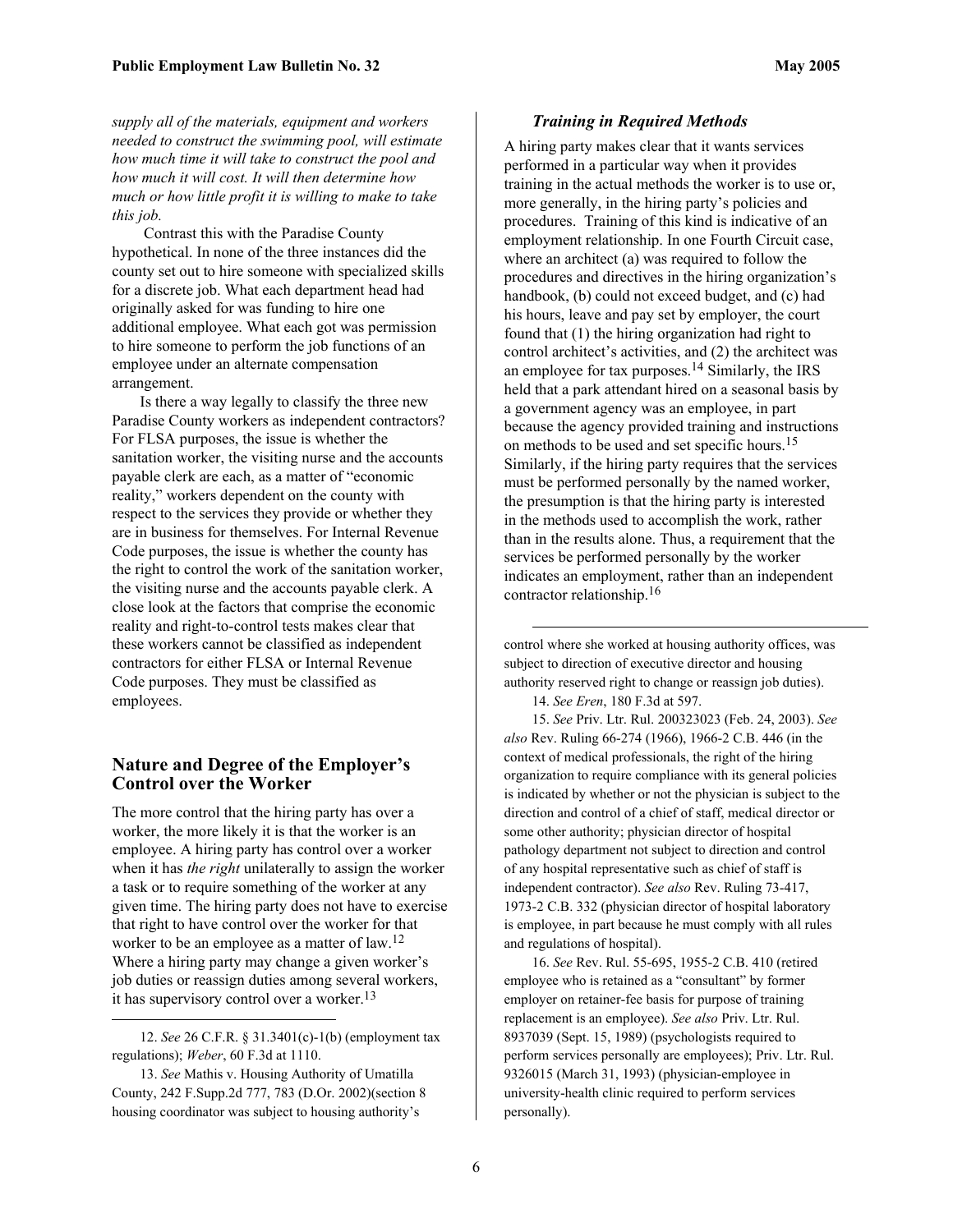$\overline{a}$ 

Where the hiring party has rules governing the worker's personal conduct, it exercises control over the worker.[17](#page-6-0) 

#### *Monitoring Worker Performance*

A hiring party does not have to "check up" on a worker's performance or conduct on a daily basis in order to exercise control over the worker. Indeed, some workers perform their duties off-site where, as a practical matter, their performance cannot be monitored on a daily basis. Even in circumstances where a representative of a hiring organization visits a job site as infrequently as once or twice a month, however, the courts will deem the organization to be exercising control over the worker.<sup>[18](#page-6-1)</sup>

Another way a hiring organization can track a worker's performance of services is by requiring that the worker submit written or oral reports. These may be reports of time spent on certain tasks or on the project as a whole. The worker may be required to give a detailed description of the work performed, or of clients or patients seen in a given time period. The requirement that a worker submit reports is evidence that the worker is an employee.<sup>[19](#page-6-2)</sup>

<span id="page-6-0"></span>17. *See* Richardson v. Genesee County Community Mental Health Services, 45 F.Supp.2d 610, 614 (E.D.Mich. 1999) (employing agency that provided nurses with patient care guidelines, as well as with work rules governing "employee conduct" exercised supervisory control for purposes of determining whether nurses were "employees" within the meaning of the FLSA). *See also* United States Dep't of Labor Wage and Hour Opinion Letter dated Aug. 24, 1999, 1999 WL 1788146 (hospital is likely joint employer of private duty nurses with nurse registry).

<span id="page-6-1"></span>18. *See* Brock v. Superior Care, Inc., 840 F.2d 1054, 1057, 1060 (2d Cir. 1988)(where nurses work off-site with individual patients needing home or specialized care, the employer will still exercise control and supervision where it visits job sites even as infrequently as once or twice a month and requires nurses to keep and submit to it patient care notes required by federal and state law). *See also Donovan*, 757 F.2d at 1383-84; *Mathis*, 242 F.Supp.2d at 783. On the IRS side, *cf*. *Weber*, 60 F.3d at 1110.

<span id="page-6-2"></span>19. *See* Kentfield Medical Hospital Corp. v. United States, 215 F.Supp.2d 1064, 1070 (N.D.Calif. 2002) (hospital psychologists required to submit daily reports of their work were employees); Rev. Rul. 73-591, 1973-2 C.B. 337 (beautician required to submit daily work reports to owner of salon is employee); Rev. Rul. 70-309, 1970-1 C.B. 199 (oil-well pumpers who work in field seldom see employing corporation's agents, but are employees in part because they must submit written reports on a regular

#### *Regular Wages*

Closely related to the requirement that a worker submit time reports to the hiring party is the practice of paying the worker a regular wage based on the amount of time spent performing services. Payment of any kind of regular wage – by the hour, week or month – even where the wage is not directly linked to the actual amount of time spent working during the pay period (as is the case with exempt salaried employees) generally indicates that the worker is an employee. In contrast, payment by the job or on a commission basis is evidence of an independent contractor relationship. However, if a worker is paid a regular wage merely as a convenience -- that is, as a way of spreading out the payment of a lump sum that has been agreed upon as the cost of a job -- then this practice would not weigh in favor of employee status.[20](#page-6-3) Courts consider the fact that the hiring party has unilaterally set a worker's hourly wage as evidence that the hiring party controls the worker.<sup>[21](#page-6-4)</sup>

Thus, in two Fourth Circuit Internal Revenue Code cases, the fact that an architect and a minister respectively were paid on a salaried basis weighed in favor of employee status for each.[22](#page-6-5) In two contrasting Revenue Rulings, the IRS found that a

basis). *See also* Priv. Ltr. Rul. 9326015 (March 31, 1993)(physician in university-health clinic); Priv. Ltr. Rul. 9320038 (Feb. 22, 1993) (department of corrections medical director required to submit time reports is employee); Priv. Ltr. Rul. 200323023 (Feb. 24, 2003) (seasonal park attendant required to keep logbook is employee).

<span id="page-6-3"></span>20. *See* Priv. Ltr. Rul. 9320038 (Feb. 22, 1993) (dep't of corrections medical director paid hourly rate is employee). *See* also Priv. Ltr. Rul. 200339006 (June 9, 2003) (accounting technician paid hourly wage was employee); Priv. Ltr. Rul. 9728013 (April 9, 1997) (parttime lifeguard paid hourly wage is employee); Priv. Ltr. Rul.9326015 (March 31, 1993) (physician in universityhealth clinic); Priv. Ltr. Rul. 8937039 (Sept. 15, 1989) (psychologists treating patients for professional firm are employees).

<span id="page-6-4"></span>21. *See Brock*, 840 F.2d at 1060. *See also* U.S. Dep't of Labor Wage and Hour Opinion Letter dated Dec. 7, 2000, 2000 WL 33126542 (fact that company controlled rate at which package-delivery drivers were compensated factor leading to conclusion that drivers were employees, rather than independent contractors). *See also Eren*, 180 F.3d at 597 (architect whose pay and leave were set by hiring party is employee).

<span id="page-6-5"></span>22. *See Eren*, 180 F.3d at 597; *Weber*, 60 F.3d at 1111.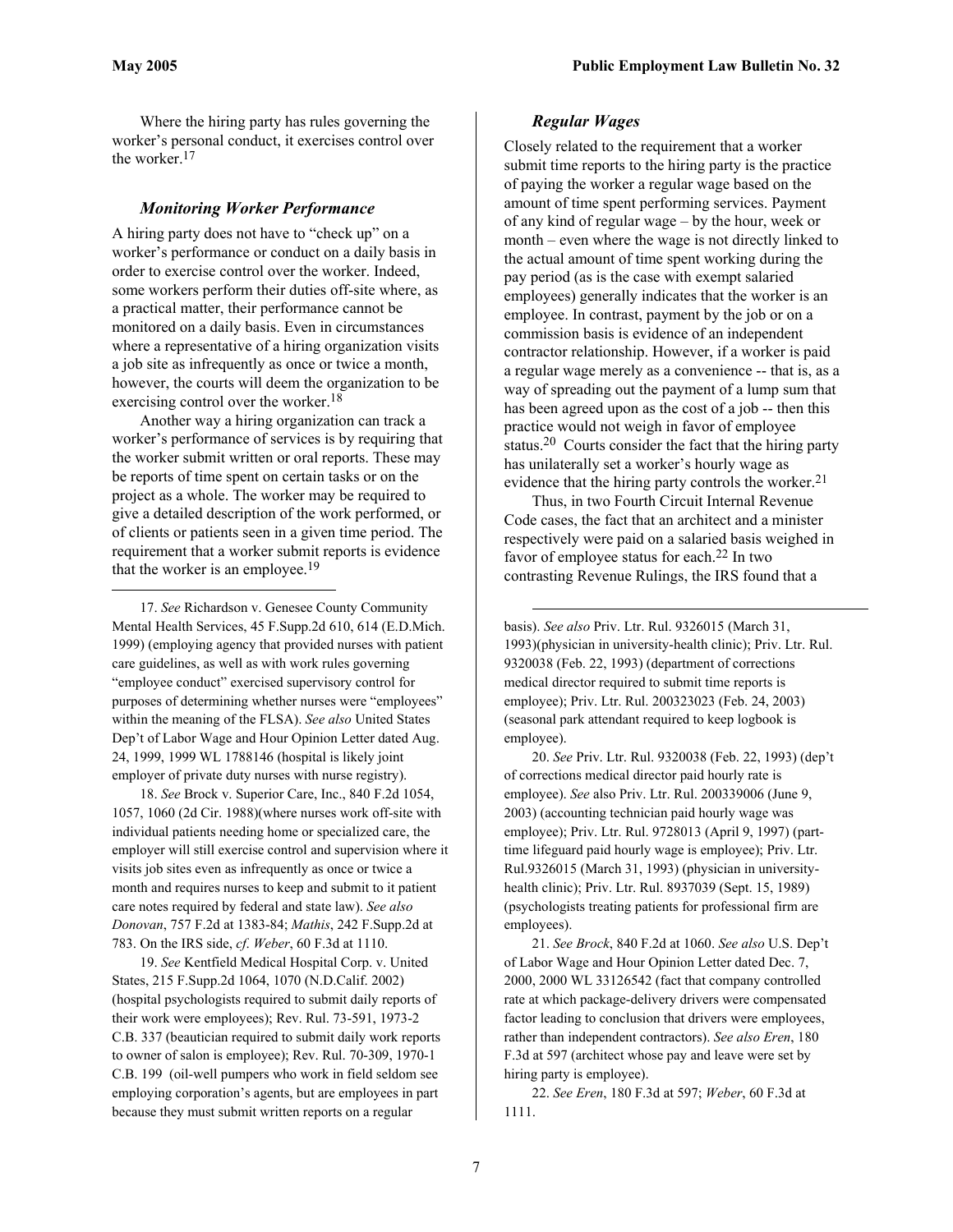hospital physician whose compensation consisted *solely* of a percentage of his department's gross receipts was an independent contractor, while a hospital physician whose compensation was also a percentage of charges attributable to his department, but who was also *guaranteed a minimum salary* was an employee[.23](#page-7-0) 

#### *Paradise County's Control Over Its New Workers*

Think again about the construction of the swimming pool. While the city will no doubt be curious about how the work is progressing and city officials may well visit the job site, the city will not be telling the contractor how to excavate the earth or what method to use in mixing the concrete. Nor does the city have the right to tell the contractor that when the contractor is done with this swimming pool, the city has another one for him to construct at the same price on the other side of town -- although the city and the contractor may well come to some agreement on a second job. The city may worry that the contractor is not working fast enough, but until the contractor misses a contractual deadline, the city must bite its tongue.

Now think about Paradise County's "independent contractors." The sanitation worker, visiting nurse and accounts payable clerk would each work under the supervision of another county employee. The sanitation worker will not choose his own routes, but will have route, truck and co-workers assigned to him by a supervisor. The visiting nurse will have to follow the health department's patient care guidelines, and be required by the county to adhere to applicable state and federal regulations governing the treatment and billing of patients – all of which are indicia of employer control[.24](#page-7-1) The accounts payable clerk will be told how the county tracks and records accounts payable and will have to use the software program already in place.<sup>25</sup>

 $\overline{a}$ 

All three workers will have to abide by county work rules governing personal behavior. All three will be expected to work scheduled hours. They will not be allowed to take care of personal or other business while working for Paradise County. They will be held to the same workplace standards for job performance and personal conduct as employees working for the county.

The conditions under which Paradise County's so-called independent contractors work make clear that in each case, the county has the right to control the performance of their work. Their working conditions are in marked contrast to those in *Chao v. Mid-Atlantic Installation Services, Inc.*, a Fourth Circuit FLSA case in which the court held that cable installers were independent contractors, rather than employees. In *Mid-Atlantic*, the fact that the defendant company assigned daily routes to cable installers and required them to report into a dispatcher on a regular basis did not establish employer control. The installers were free to complete the assigned jobs in whatever order they chose and were allowed to attend to personal affairs and to conduct other business during the day. They were also permitted to hire and manage other workers to help them complete their daily assigned installations. This freedom to complete their work whenever during the day and howsoever they chose weighed heavily in the court's determination that they were independent contractors[.26](#page-7-3)

#### *Control over Professional Employees*

The degree of control necessary to find employee status varies in accordance with the nature of the services the worker provides. Professionals such as physicians, certified public accountants, lawyers, dentists, registered nurses and building and electrical contractors (to name just a few examples) require specialized skills to do their work. The methods that these skilled professionals use are frequently dictated by the standards of their individual professions, rather than by the hiring organization. The high level of knowledge and skill needed to perform their respective services often precludes direct supervision of their work. Nevertheless, when skilled workers such as these are hired under conditions in which

independent contractor); Priv. Ltr. Rul. 200222005 (Feb. 15, 2002) (clerical worker hired because she submitted lowest bid, but who worked under similar conditions to accounting technician above was employee).

<span id="page-7-3"></span>26. *See Mid-Atlantic*, 16 Fed.Appx. at 106, 2001 WL 739243 \*\*2.

<span id="page-7-0"></span><sup>23.</sup> *See* Rev. Ruling 66-274, 1966-2 C.B. 446 (independent contractor); Rev. Ruling 73-417, 1973-2 C.B. 332 (employee).

<span id="page-7-1"></span><sup>24.</sup> *See* U.S. Dep't of Labor Wage and Hour Opinion Letter dated Aug. 24, 1999 (hospital is likely joint employer of private duty nurses with nurse registry).

<span id="page-7-2"></span><sup>25.</sup> *See* Priv. Ltr. Rul. 200339006 (June 9, 2003) (accounting technician who was paid an hourly wage, given all necessary supplies, equipment and materials needed to perform her services, who received assignments from a supervisor who determined the methods by which the services were to be performed was employee rather than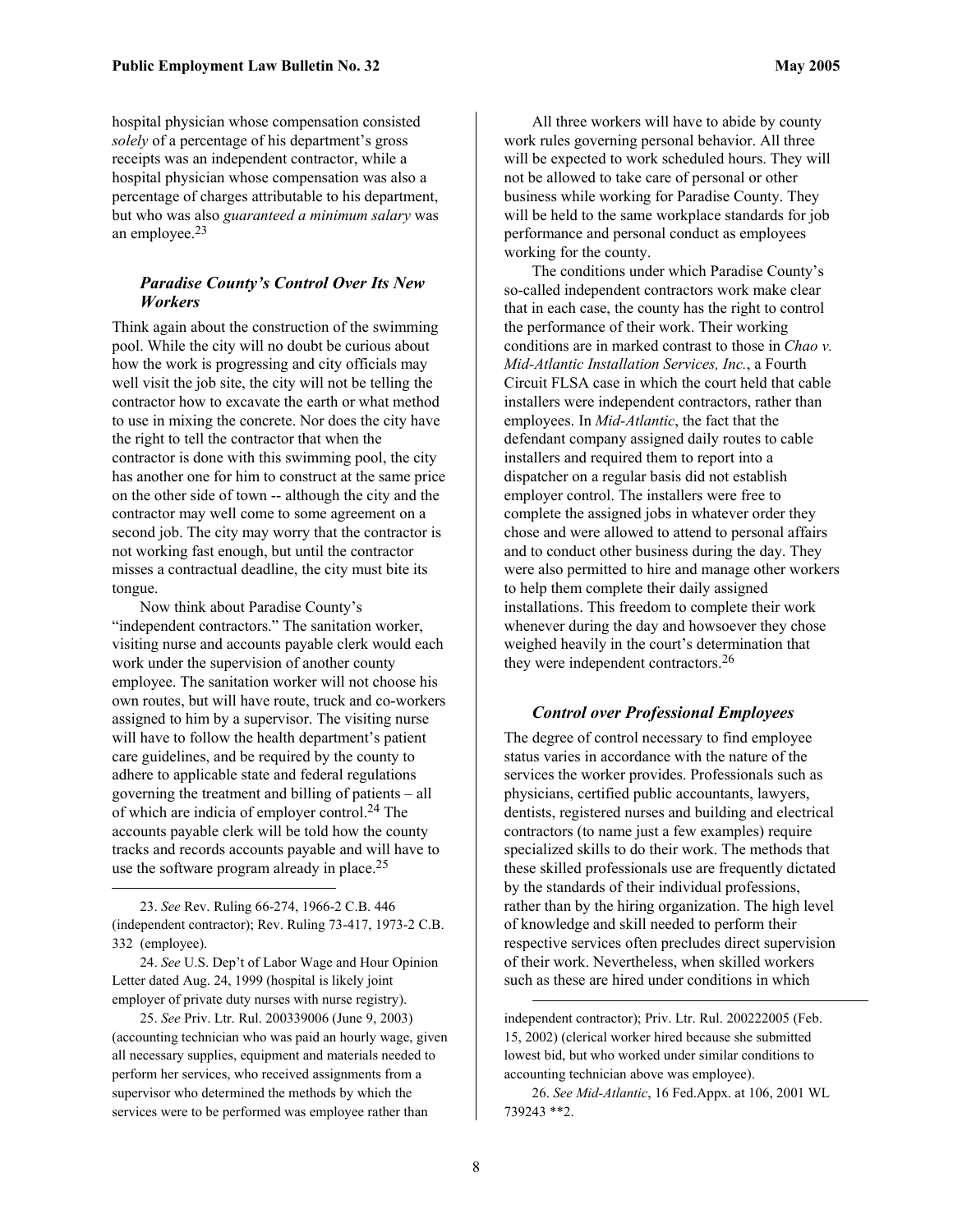they are paid a set salary and follow prescribed routines during set hours, they lose some of the independence that characterizes the practice of their profession and their usual status as independent contractors and they become employees[.27](#page-8-0)

 Such is the situation of Paradise County's new visiting nurse. Registered nurses are considered skilled professionals and the IRS generally recognizes them as independent contractors when they perform private-duty nursing services for individual patients. In a private-duty nursing setting, nurses typically have full discretion in administering their professional services and are not subject to enough direction and control by the hiring party (usually the patient or the patient's family member) to establish an employment relationship. But when registered nurses are part of a medical staff of a hiring organization, they are usually subject to the control of a physician or another nurse. Under these conditions, the registered nurse is an employee. The IRS makes a distinction between registered nurses, on one hand, and licensed practical nurses (LPNs), nurse's aides, and home health aides, on the other: LPNs and aides who assist patients with personal and domestic care do not generally render professional care and are usually subject to almost complete direction and control regardless of the setting in which they perform their services; they are almost always employees[.28](#page-8-1) 

#### **The Right to Discharge the Worker**

 $\overline{a}$ 

An employer exercises control over an employee through the threat of dismissal, which causes the employee to obey the employer's instructions. A true

<span id="page-8-0"></span>27. *See Eren*, 180 F.3d at 596 (architect); *Weber*, 60 F.3d at 1111 (minister); *Kentfield Medical Hospital Corp.*, 215 F.Supp.2d at 1070 (psychologists). *See also* Rev. Rul. 87-41, 1987-1 C.B. 296 (the IRS' twenty-factor discussion); Rev. Rul. 58-268, 1958-1 C.B. 353 (dental hygienist); Priv. Ltr. Rul. 9323013 (March 11, 1993) (psychiatrist at state psychiatric facility who serves as court-appointed examiner charged with examining individuals who have been involuntarily committed to the facility is an employee; Priv. Ltr. Rul. 9201033 (Jan. 3, 1992) (x-ray technician).

<span id="page-8-1"></span>28. *See* Rev. Rul. 61-196, 1961-2 C.B. 155. This is similar to the distinction made by the Department of Labor in its regulations governing the classification of exempt and nonexempt employees: RNs may be classified as exempt professionals, while LPNs may not. *See* 29 C.F.R. § 541.301(e)(2).

independent contractor, however, cannot be fired so long as the independent contractor produces a result that meets the hiring party's specifications. So when a hiring party has the right to fire the worker, it is usually treated as evidence that the worker is an employee, rather than an independent contractor. In one situation considered by the IRS, a medical staffing corporation argued that the workers it supplied to medical practices and hospitals were independent contractors, rather than employees of the staffing corporation. But, because the corporation had the right to direct the performance of workers' services for its clients and to fire the workers if they did not perform services to the satisfaction of the client, the IRS found the workers to be employees.<sup>[29](#page-8-2)</sup>

The right of the *worker* to terminate his or her services at any time without incurring any liability is also characteristic of an employment relationship. In contrast, an independent contractor who quits without completing the job for which hired might have to forfeit some of the contract price. The hiring party could also sue the independent contractor either for specific performance (an order from the court to the worker to do the work agreed upon) or for breach of contract, provided that the hiring party can show damages resulting from the failure to complete the work as agreed.<sup>30</sup>

#### **Opportunity for Profit or Loss**

Where a worker has the opportunity to make a profit or take a loss on a job – either by completing it faster or more slowly than the worker anticipated, or at greater or lesser cost than estimated – the courts are more likely to find that the worker is an independent contractor. Employees do not typically have the possibility of making a profit or loss: they are usually

<span id="page-8-2"></span>29. *See Weber*, 60 F.3d at 1111, 1113 (although minister could not be fired at will, his failure to follow the Book of Discipline could have resulted in termination by fellow members of the clergy); Rev. Rul. 75-41, 1975-1 C.B. 323 (physicians working for physician services corp. who can be fired at will are employees); Priv. Ltr. Rul. 9320038 (Feb. 22, 1993) (medical director who can be fired with 30-days notice is employee).

<span id="page-8-3"></span>30. *See* Rev. Rul. 70-309, 1970-1 C.B. 199 (oil-well pumpers can quit at any time); Priv. Ltr. Rul. 9320038 (Feb. 22, 1993) (dep't of corrections medical director who could be fired with 30-days notice and could quit at any time was employee); Priv. Ltr. Rul. 200339006 (June 9, 2003) (accounting tech who could quit without incurring liability or penalty was employee)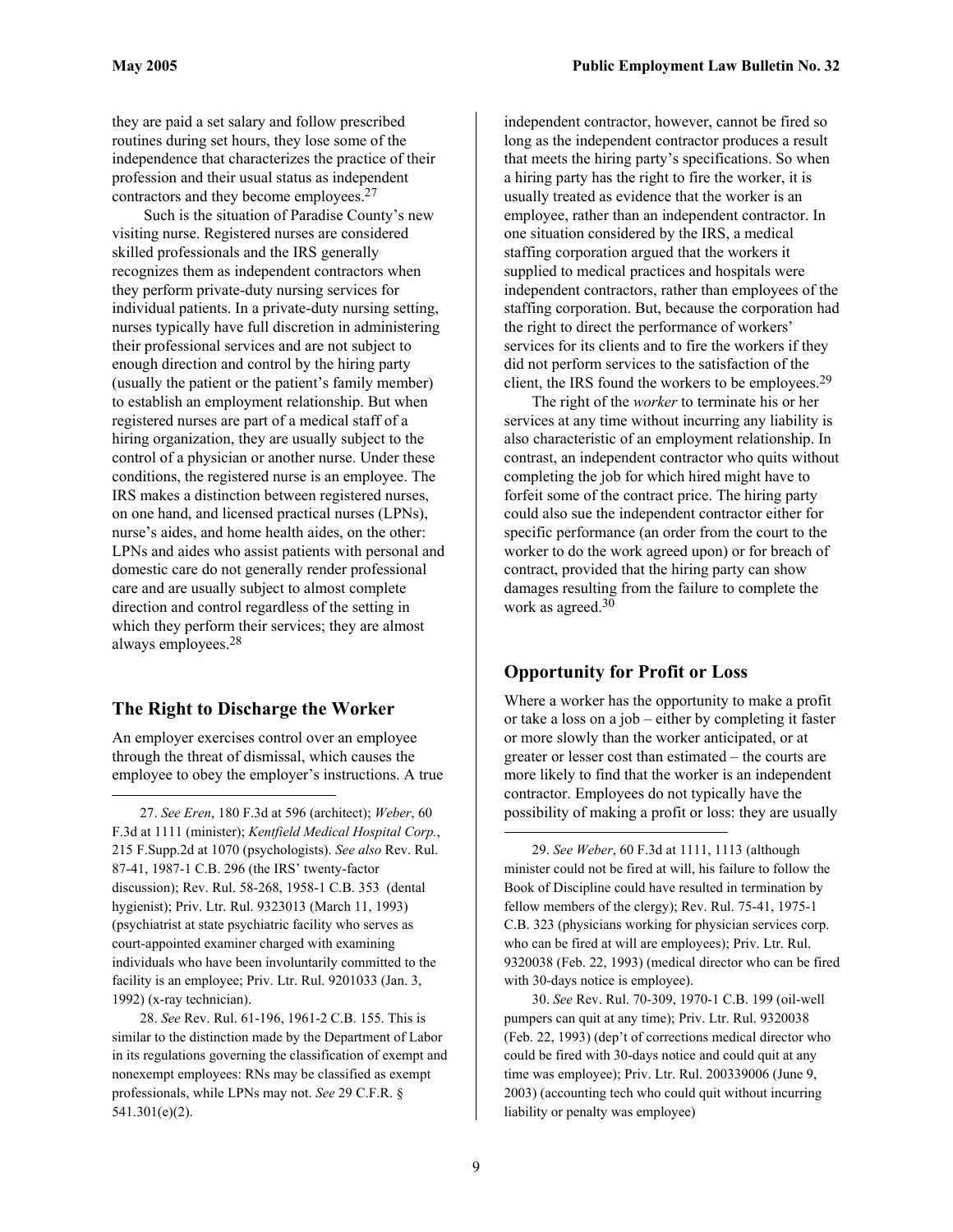paid a straight salary or an hourly wage. Courts do not consider an increase in an hourly worker's take-home pay to be an instance of making a profit when that increase is merely the result of working a greater number of hours.<sup>31</sup> Conversely, the Fourth Circuit has made clear that for the purposes of determining independent contractor status, there is no opportunity for a worker to suffer a loss where the only possible loss is the failure of the hiring organization to pay the worker.[32](#page-9-1)

 In the *Mid-Atlantic* case, the cable installers' opportunity for profit or loss manifested itself in a number of ways. First, the hiring company could charge the installers if they failed to comply with either the technical requirements of an installation or with local ordinances regulating cable installation. Second, the fact that the installers supplied their own trucks and tools, and had responsibility for their own liability and automobile insurance showed that the installers incurred expenses of a type not normally borne by employees and which affected the amount they ultimately earned from a set of jobs. So too did the fact that the installers had responsibility for paying any assistants that they hired and for reporting payments made to the assistants to the IRS.[33](#page-9-2)

In contrast, the compensation of Paradise County's new sanitation worker, visiting nurse and accounting clerk would be entirely a function of the number of hours worked. They have no opportunity for profit and loss. This factor weighs strongly in favor of employee status in each of their respective cases. [34](#page-9-3) 

<span id="page-9-0"></span>31. *See Richardson*, 45 F.Supp.2d at 614 (FLSA case; nurses at mental health crisis clinic who had no opportunity for profit or loss were employees); *Eren*, 180 F.3d at 597 (IRC case; salaried architect who was not paid commission or percentage of profits had no opportunity for profit or loss); *Weber*, 60 F.3d at 1111 (IRC case; minister paid a salary, provided with a parsonage, a utility expense allowance and a travel allowance had no opportunity for profit or loss).

<span id="page-9-2"></span><span id="page-9-1"></span>32. *See Eren*, 180 F.3d at 597.

1

33. *See Mid-Atlantic*, 16 Fed.Appx. at 107, 2001 WL 739243 at \*\*3.

<span id="page-9-3"></span>34. *See* Priv. Ltr. Rul. 200339006 (June 9, 2003) (accounting technician who was paid by the hour and could not hire assistants or substitutes had no opportunity for profit or loss).

#### **Worker Investment**

The issue of whether or not a worker has made an investment in the materials, equipment or additional workers needed for a job is closely related to question of whether or not the worker has an opportunity for profit or loss. The two questions are sometimes analyzed as one, since the investment in supplies and equipment and the hiring of assistants are a form of investment, and a worker who has no investment in the work cannot incur a loss or make a profit.[35](#page-9-4) 

Where a worker supplies materials or equipment or directly hires others to assist in him or her in completing a job, the courts will weigh this factor in favor of independent contractor status. Where the hiring party supplies materials, equipment and personnel, it is evidence of an employment relationship. [36](#page-9-5) For example, when a hospital provided psychologists with staff, office space and all of the supplies necessary for them to see patients, the court found that the psychologists were employees, not independent contractors. Similarly, when a church provided a minister with an office, this factor weighed in favor of employee status. The minister had argued that the fact that he used his home computer for church business gave him an investment in "the business," but the court rejected that argument, finding that he chose to work at home for his own convenience.<sup>37</sup>

<span id="page-9-4"></span>35. *See* Rev. Rul. 70-309, 1970-1 C.B. 199 (oil-well pumpers who work in field who assume no business risks are employees). *See also* Priv. Ltr. Rul. 9251032 (Sept. 21, 1992) (nurse in state tuberculosis outreach program who assumed no risk of profit or loss is employee).

<span id="page-9-5"></span>36. *See Weber*, 60 F.3d at 1111 (fact that minister used his own computer at home for church work does not mean he had an investment in the equipment used for his work, when the church provided him with an office; he chose to work at home for his own convenience); *Kentfield Medical Hospital Corp.*, 215 F.Supp.2d at 1070 (where psychologists were provided with staff, office space and all tools and equipment necessary for their work and psychologists performed their work at hospital, this factor weighs in favor of employee status); Rev. Rul. 71-524, 1971-2 C.B. 346 (drivers of tractor-trailer rigs are employees of truck-leasing company that supplies rigs and drivers to a common carrier where truck-leasing company owns rigs, furnishes major repairs, tires and license plates, generates all jobs and bears major expenses and financial risks); IRS Priv. Ltr. Rul. 9320038 (Feb. 22, 1993) (dep't of corrections medical director provided with all necessary supplies and equipment was employee).

<span id="page-9-6"></span>37. *See Weber*, 60 F.3d at 1111.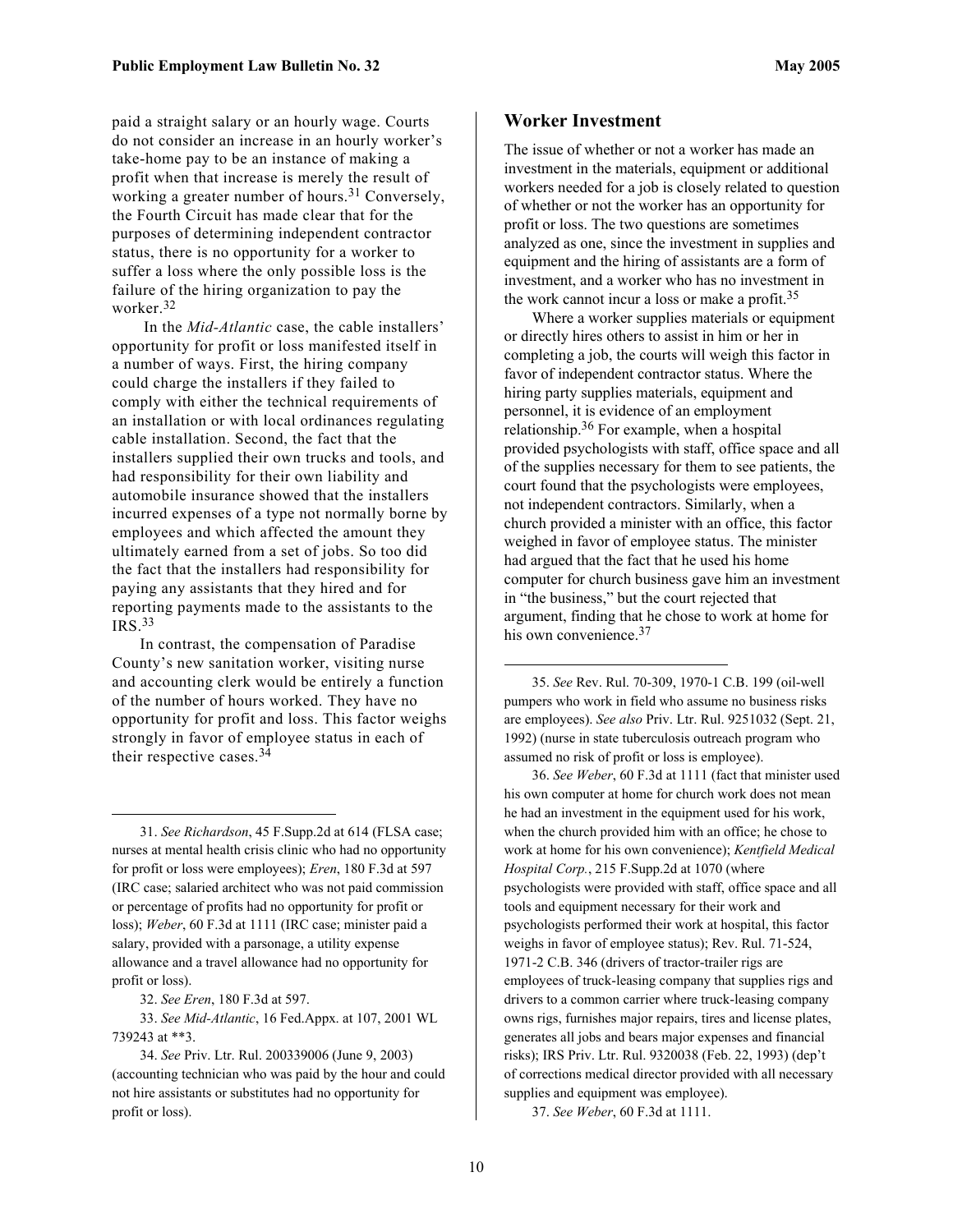Consider again the construction of the swimming pool. The contractor will come to work having already purchased everything that is needed to do the job. The city is unlikely to supply anything. Since the construction of a pool usually requires more labor than a single worker, the contractor will typically supply and pay his (or her) own assistants. The contractor will factor the cost of the material, the equipment and the helpers into the price of the job. Whether the contractor accurately assesses these direct and indirect costs impacts whether he makes a profit or takes a loss on the job.

Similarly, in the *Mid-Atlantic* case, one of the factors weighing heavily in the court's conclusion that the cable installers were independent contractors was the fact that they invested in and brought with them to each job their own tools, trucks and assistants, and that they paid for the insurance that covered the various aspects of their work. [38](#page-10-0) In contrast, in *Richardson v. Genesee County Community Mental Health Services*, nurses who worked at a crisis clinic at an hourly rate, but supplied nothing beyond their own expertise, were found not to have any investment in their work.<sup>[39](#page-10-1)</sup>

In Paradise County, neither the sanitation worker, visiting nurse, nor accounts payable clerk will bring tools of their trade to work with them (notwithstanding that the nurse may bring her own stethoscope). They will each use the employer's supplies and equipment. To the extent that the work requires collaboration, they will each work with other workers hired by the employer, rather than going out and seeking assistants themselves. Their individual lack of investment in the resources needed to perform their respective jobs also weighs in favor of employee status for each of these workers.

#### **Work Requiring Special Skills and Initiative / Offering Services to Others**

Independent contractors usually have a special skill and exercise initiative in seeking out assignments or clients. For example, electricians, carpenters, and construction workers, like swimming pool contractors, have specials skills.[40](#page-10-2) Registered nurses

 $\overline{a}$ 

are also skilled workers.<sup>41</sup> But the mere fact of having a special skill is not in and of itself indicative of independent contractor status. What counts is whether the worker exercises significant initiative in locating work opportunities or clients.<sup>42</sup> Thus, electricians and carpenters who service the needs of a single hiring organization over a long period of time will likely be employees, rather than independent contractors.<sup>43</sup> But when a worker advertises his or her services to the public on a regular and consistent basis, and performs services for a number of unrelated persons or businesses at the same time, that fact generally indicates that the worker is an independent contractor. Performing services for two or more persons or businesses simultaneously, however, is not dispositive evidence of independent contractor status: a person can work for two organizations or persons as an employee of each.[44](#page-10-6)

Neither the job of sanitation worker or accounts payable clerk require any special skills or initiative. Individual sanitation workers do not generally offer their services to the public: trash collection is usually a municipal service or one provided by a company under contract. If an accounts payable clerk provided services to a variety of different clients at the same time, the clerk could be an independent contractor. Here, however, the fact that the clerk works a regular

42. *See Richardson*, 45 F.Supp.2d at 614 (nurse working after regularly scheduled hours at crisis clinic run by same employer do not locate clients independently), *citing Brock*, 840 F.2d at 1060 (where nurse are paid hourly rate by employing organization, rather than directly by patient, they are likely to be employees). *See also Mathis*, 242 F.Supp. 2d at 784 (special skills factor weighs toward employee status where section 8 housing coordinator's work and client contact took place at housing authority during regular business hours; coordinator did not use skills in any independent way).

<span id="page-10-5"></span>43. Where a job does not require any special skills, but requires only initiative for success, this factor will not weigh strongly in either direction. *See* Thomas v. Global Home Products, Inc., 617 F.Supp. 526, 535 (W.D.N.C. 1985), *aff'd in part, modified and remanded*, 810 F.2d 448  $(4<sup>th</sup> Cir. 1987)$  (local distributor for cookie and candy company is employee).

<span id="page-10-6"></span>44. *See* Rev. Rul. 70-572, 1970-2 C.B. 221 (race-horse jockey who offers services to the horse-racing public is independent contractor). *Cf*. Priv. Ltr. Rul. 9251032 (Sept. 21, 1992) (nurse for state tuberculosis outreach program did not represent herself as offering services to the public and was employee) .

<span id="page-10-0"></span><sup>38.</sup> *See Mid-Atlantic*, 16 Fed.Appx. at 107, 2001 WL 739243 at \*\*3. *See also* DOL Wage and Hour Opinion Letter Sept. 5, 2002, 2002 WL 32406602.

<span id="page-10-2"></span><span id="page-10-1"></span><sup>39.</sup> *See Richardson*, 45 F.Supp.2d at 614.

<sup>40.</sup> *See Mid-Atlantic*, 16 Fed.Appx. at 107, 2001 WL 739243 at \*\*3.

<span id="page-10-4"></span><span id="page-10-3"></span><sup>41.</sup> *See Richardson*, 45 F.Supp.2d at 614.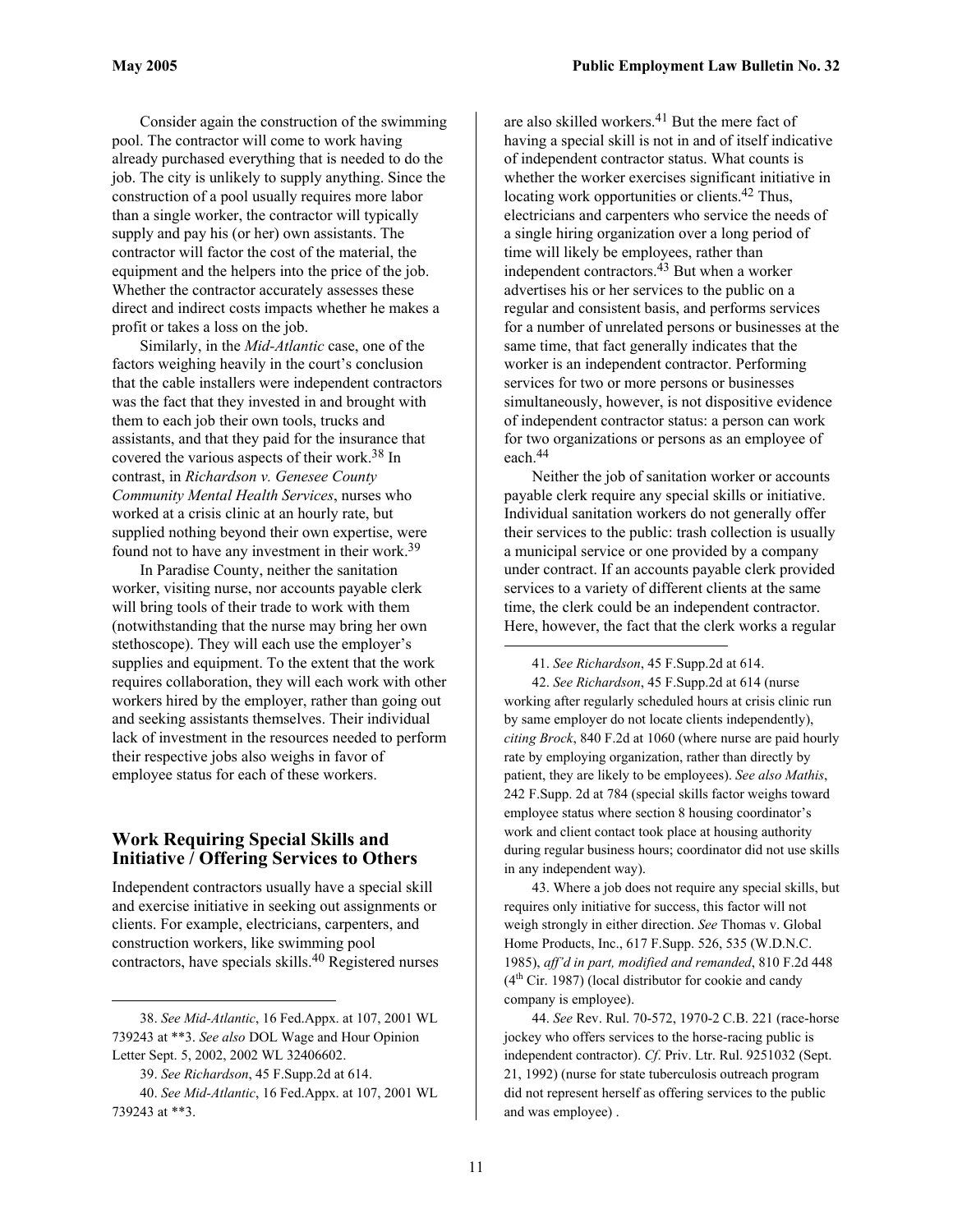40-hour week for the county under direct supervision argues against such status.

The visiting nurse does have a special skill. This factor will not weigh heavily in favor of independent contractor status, however, because the nurse does not seek out client service opportunities on her own, but is assigned patients by the health department and is paid by the county, rather than by the patient.

#### **Duration of the Relationship**

 $\overline{a}$ 

Although it is possible for an independent contractor to have a long-term relationship with an employer, the typical independent contractor relationship is usually for a limited duration[.45](#page-11-0) The swimming pool contractor is a case in point: the relationship between the city and the contractor lasts only as long as it takes to construct the pool; once payment is made for the finished product, the relationship ends.

A continuing relationship, on the other hand, is strong evidence of employee status. Employers should note that for FLSA and Internal Revenue Code purposes, a continuing relationship can exist where work is performed at frequently recurring, but nonetheless irregular intervals, such as when a person works on an on-call basis. One example of such a relationship would be that of a physician who sees patients at a clinic only when needed. [46](#page-11-1) 

<span id="page-11-0"></span>45. See *Mid-Atlantic*, 16 Fed.Appx. at 107, 2001 WL 739243 at \*\*3 (fact that many cable installers had worked with dependent for a number of years was neutral factor in independent contractor analysis, since it is possible for independent contractors to have a long-term relationship with an employer. *See also Brock*, 840 F.2d at 1060 (nurses were employees even though most nurse received referrals from other sources and few had continuing relationships with the defendant).

<span id="page-11-1"></span>46. *See* U.S. v. Silk, 331 U.S. 704 (1947); Eren, 180 F.3d at 597 (worker who had performed services for hiring party exclusively for over twenty years was employee rather than independent contractor); Weber, 60 F.3d at 1113 (minister's relationship with the church was clearly envisioned as permanent where church paid salaries to ministers even where there are no positions available locally); Kentfield Medical Hospital Corp., 215 F.Supp.2d at 1070 (psychologists were required to work 48 weeks per year and had ongoing relationships with hospital); Priv. Ltr. Rul. 9326015 (March 31, 1993) (physician in university health clinic had continuing relationship despite the fact that he only worked when needed). See also Priv. Ltr. Rul. 9320038 (Feb. 22, 1993)(dep't of correction medical director was continuing position).

The projected continuing relationship of Paradise County with its three newest workers further indicates that these workers should be classified as employees.

#### **Integral Part of the Employer's Business**

Where the work that an individual does is an integral part of the employer's operation, the worker is more likely to be an employee than an independent contractor. [47](#page-11-2) How do the courts measure whether a specific job is integral to an organization? One measure is whether the worker provides services that the employing organization exists to provide. Workers who perform the mission work of an agency are an integral part of the employer's business. For example, nurses hired by a crisis clinic to provide mental health crisis intervention and referral services to the public were an integral part of the clinic's operation. [48](#page-11-3) Similarly, a Section 8 housing coordinator who supervised one of three programs administered by the employer housing authority was an integral part of the housing authority's organization.[49](#page-11-4) And a minister's work was clearly part of the regular work of the United Methodist Church, just as treating patients was an integral part of the professional practice of a group of psychologists.[50](#page-11-5) None of the positions in these examples were entitled to independent contractor status; all of the workers were employees.

Another question that the court may ask includes whether the worker performs the same work as others who are classified as employees. Where "independent contractors" perform the same work as employees, they are considered integrated into the employer's hierarchy and more likely to be employees.<sup>[51](#page-11-6)</sup> Similarly, where workers are independent contractors "afterhours" for their regular employers, but perform the same job duties as they do during "regular hours," they are most certainly going to be determined to be employees.<sup>[52](#page-11-7)</sup> Indeed, for FLSA purposes, even where

48. *See Richardson*, 45 F.Supp.2d at 614. 48 *See also* U.S. Dep't of Labor Wage and Hour Opinion Letter dated Aug. 24, 1999, 1999 WL 1788146 (hospital is likely joint employer of private duty nurses with nurse registry).

<span id="page-11-5"></span><span id="page-11-4"></span>49. *See Mathis*, 242 F.Supp. 2d at 785.

50. *See Weber*, 60 F.3d at 1112 (minister); Priv. Ltr. Rul. 9320038 (Feb. 22 1993) (psychologists).

<span id="page-11-6"></span>51. *See Brock*, 840 F.2d at 1057-58; *Mathis*, 242 F.Supp.2d at 785.

<span id="page-11-7"></span>52. *See Richardson*, 45 F.Supp.2d at 614.

<span id="page-11-3"></span><span id="page-11-2"></span><sup>47.</sup> *See Thomas*, 617 F.Supp. at 535.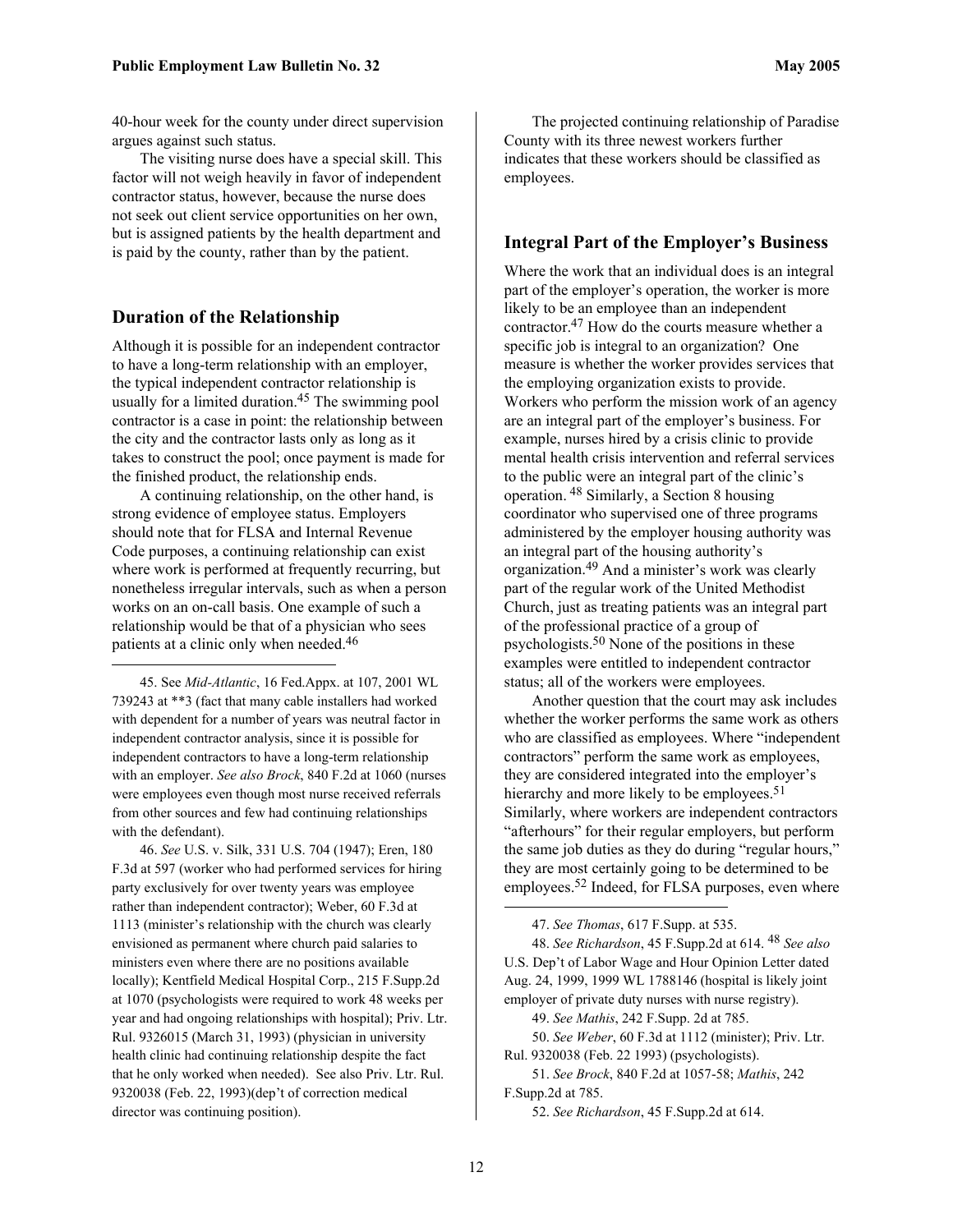<span id="page-12-1"></span>regular employees are hired to perform different jobs "afterhours," they almost always must be treated as employees. As the U.S. Department of Labor advised one company that desired to hire an employee (the lead designer of its monthly magazine) as an independent contractor (to do the typesetting and laying out of books) through her private business:

[I]t is our opinion that the graphic designer when performing work for your company in her freelance graphic design capacity would also be an employee of your company and not an independent contractor. This is so even though the work that she would perform as a freelance artist would be different than her normal job responsibilities at the company. *It has long been the position of the Wage and Hour Division that it is unrealistic to assume that an employment and "independent contractor relationship" may exist concurrently between the same parties in the same workweek* [emphasis added]. [53](#page-12-0)

In the case of the swimming pool contractor, it is clear that the contractor does not provide services that are basic to the employer's mission (because even if providing recreational services is basic to a city's business, building swimming pools is not). Nor does the contractor do work similar to that done by employees – indeed, the whole point of bringing in the swimming pool contractor was to tap into expertise and experience that is both lacking in the city's workforce and unlikely to be needed again.

The situation of the Paradise County workers is markedly different. Two perform some of the "mission work" of the county (sanitation work, provision of public health services); one performs work essential to the county's business operations (paying its bills). All three perform the same work as others hired as employees. A court would likely find all three to be an integral part of the county's operations. This factor also weighs heavily in favor of employee status.

#### **Summing Up: Paradise County Has Three New Employees**

In engaging the services of the sanitation worker, visiting nurse and accounting clerk, Paradise County has taken on three new employees, notwithstanding how the county or the worker describe the relationship. Why is that the case? Because Paradise County

 $\overline{a}$ 

- has retained the right to control the work of the sanitation worker, visiting nurse and accounting clerk;
- has the right to fire each of them; and
- has not provided the workers with the opportunity to make a profit or suffer a loss.

The workers, for their part,

- individually have made no investment in the performance of their services for the county; and
- do not seek out client opportunities on their own.

Finally, with respect to each of the workers,

- both Paradise County and the worker envision a continuing relationship; and
- the work done is an integral part of the business of county government.

As a matter of law, the workers are employees, not independent contractors.

#### **What Happens When the Worker Desires to Be an Independent Contractor?**

Sometimes a worker will want to be hired as an independent contractor, rather than as an employee. The worker may be willing to "waive" his or her rights as an employee to overtime, social security contributions and other benefits. It does not work. The worker's desire to be classified as an independent contractor is irrelevant to a determination of the appropriate legal status since workers cannot waive their status as "employees" for either FLSA or IRC purposes. If a worker is, as a matter of economic reality, dependent upon the hiring party, or if the hiring party has the right to control the worker, the fact that the parties have called their relationship one of principal and independent contractor will not alter the worker's legal status as employee.[54](#page-12-1) 

<span id="page-12-0"></span><sup>53.</sup> *See* U.S. Dep't of Labor Wage and Hour Opinion Letter dated July 5, 2000, 2000 WL 33126569.

<sup>54.</sup> *See Thomas*, 617 F.Supp. at 534, *citing* Robichaux v. Radcliff Material, Inc.,  $697$  F.2d  $662$ ,  $667$  ( $5<sup>th</sup>$  Cir. 1983) and Real v. Driscoll Strawberry Associates, Inc., 603 F.2d 748 (9th Cir. 1979) (FLSA cases). *See also Mathis*, 242 F.Supp.2d at 786 (section 8 housing coordinator's request to be treated as independent contractor does not alter "economic reality" that she is housing authority employee)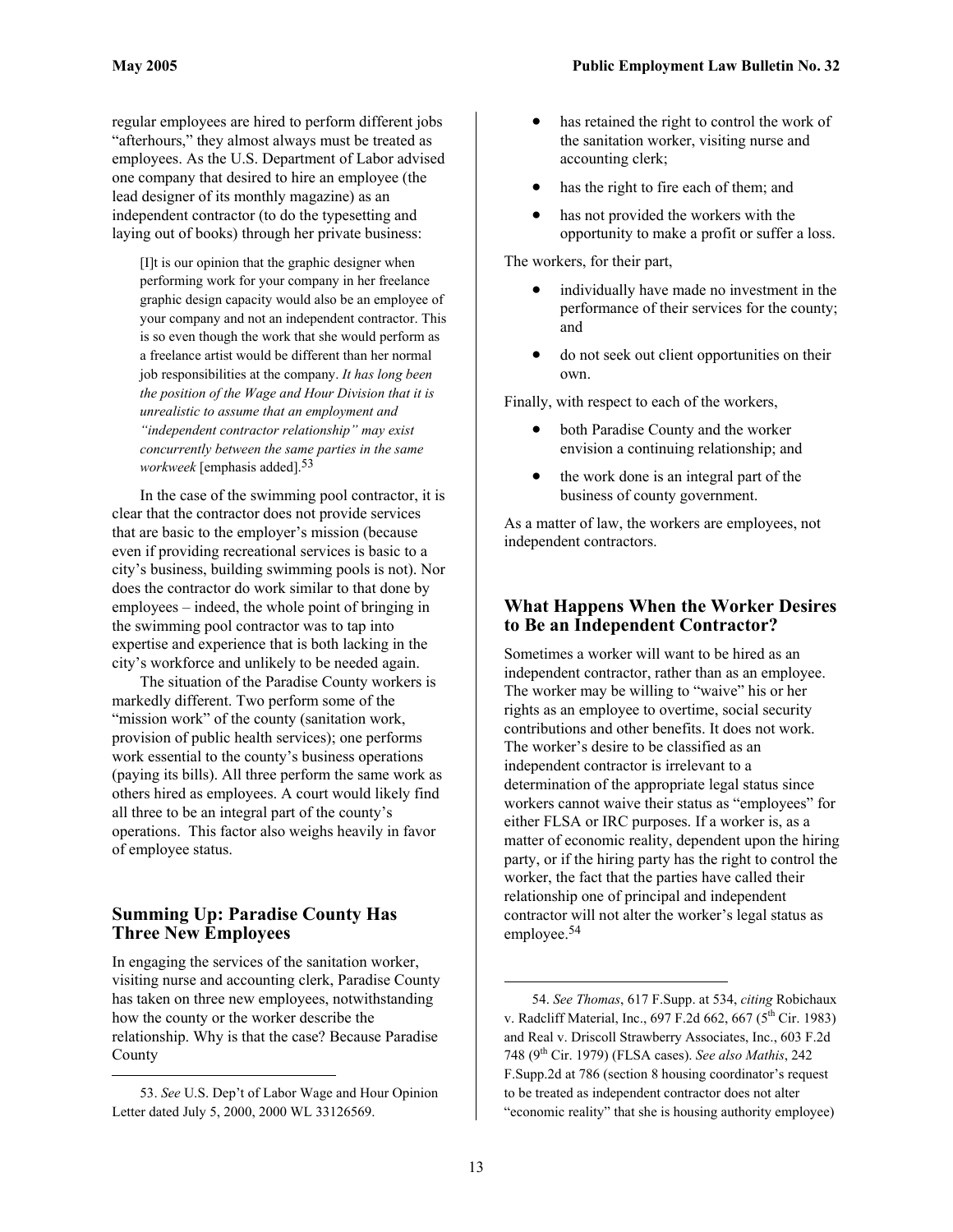#### **Some Hard Cases**

#### *Positions Funded Through Grants*

Almost all North Carolina government employers - state agencies, local governments, community colleges and four-year colleges – have positions whose salaries are funded through grants from federal or private sources. Because these positions are generally created outside of the organization's usual classification and budgeting process, employers may be tempted to engage the workers as independent contractors. An IRS Revenue Ruling on the status of a professor and a clerical worker whose salaries were funded through a grant to a college makes clear that for *all* grant-funded positions, employers should continue to do economic reality and right-to-control analyses. The ruling shows that most workers hired to fill grant funded positions will be employees rather than independent contractors.

In Revenue Ruling 55-583, the IRS found that a professor who was responsible for conducting research and supervising support staff under a grant from a private foundation to a state college was an employee of the college with respect to both that portion of his salary that was paid out of the college's budget *and* the portion paid out of grant funds. Although the professor had discretion with respect to the means and methods of performing the research, as well as over the hours during which research was performed, the college had broad general supervision over the way the grant money was spent and had a right to exercise direction and control. The professor had hired a clerical assistant to work with him exclusively on grant-related research and her salary was also paid from grant funds. The IRS found that she had been hired with the implied consent of the college and held that where one employee (here, the professor) hires other individuals in connection with the first employee's work with either the express or implied consent of the employer, those other individuals are also employees of the employer.<sup>55</sup>

Two points are worth emphasizing here. Except perhaps in the case of certain kinds of scientific research, most grants are made to the organization - sometimes to the individual who will carry out the project *and* the organization, but rarely to the individual alone. This means that the hiring organization will usually have the right to exercise direction and control over the activities funded by the

<span id="page-13-0"></span>55. *See* Rev. Ruling 55-583, 1955-2 C.B. 405.

1

grant. As explained above, the right to control a worker's activities weighs heavily in favor of employee status, even where the hiring organization does not exercise that right.

Second, the individual in charge of administering the grant may well prefer that workers hired under the grant not receive the benefits paid to other employees in the organization. This may be because the positions are for a defined, short-term duration or because the grant money is not sufficient to cover the cost of the benefits. Even if grant-funded workers do not receive benefits, they are likely to be employees if the organization or an employee of the organization is directing them in the performance of their duties. While the duration of the relationship is a distinct factor to be considered in determining worker status, the fact that a job is temporary will not turn the worker into an independent contractor where other factors weigh in favor of employee status.

#### *Adjunct or Part-Time Instructors in Colleges, Recreation and Parks Departments or Employee Training and Development Programs*

While educational institutions make the greatest and most obvious use of adjunct or part-time instructors, local government recreation and parks departments also frequently hire part-time workers to teach physical education and activity classes and other subjects. Similarly, employers offering employee training and development programs are likely to make use of outside, adjunct workers to lead training sessions. Use of adjunct instructors such as these would, on its face, appear to be a textbook example of the proper classification of a worker as an independent contractor:

- adjunct instructors are engaged for a limited duration to do a defined job;
- adjunct instructors typically have a particular expertise for which they are hired and typically perform similar or related services for other organizations or individuals;
- for colleges and local government recreation programs, the hiring organization charges a fixed fee for the courses or sessions that adjunct instructors teach and typically pay the instructors some percentage of that as a fixed fee for their services.

The IRS, however, takes a different view. In a series of revenue rulings, private letter rulings and technical

<sup>(</sup>FLSA). See also *Weber*, 60 F.3d at 1113 (Internal Revenue Code).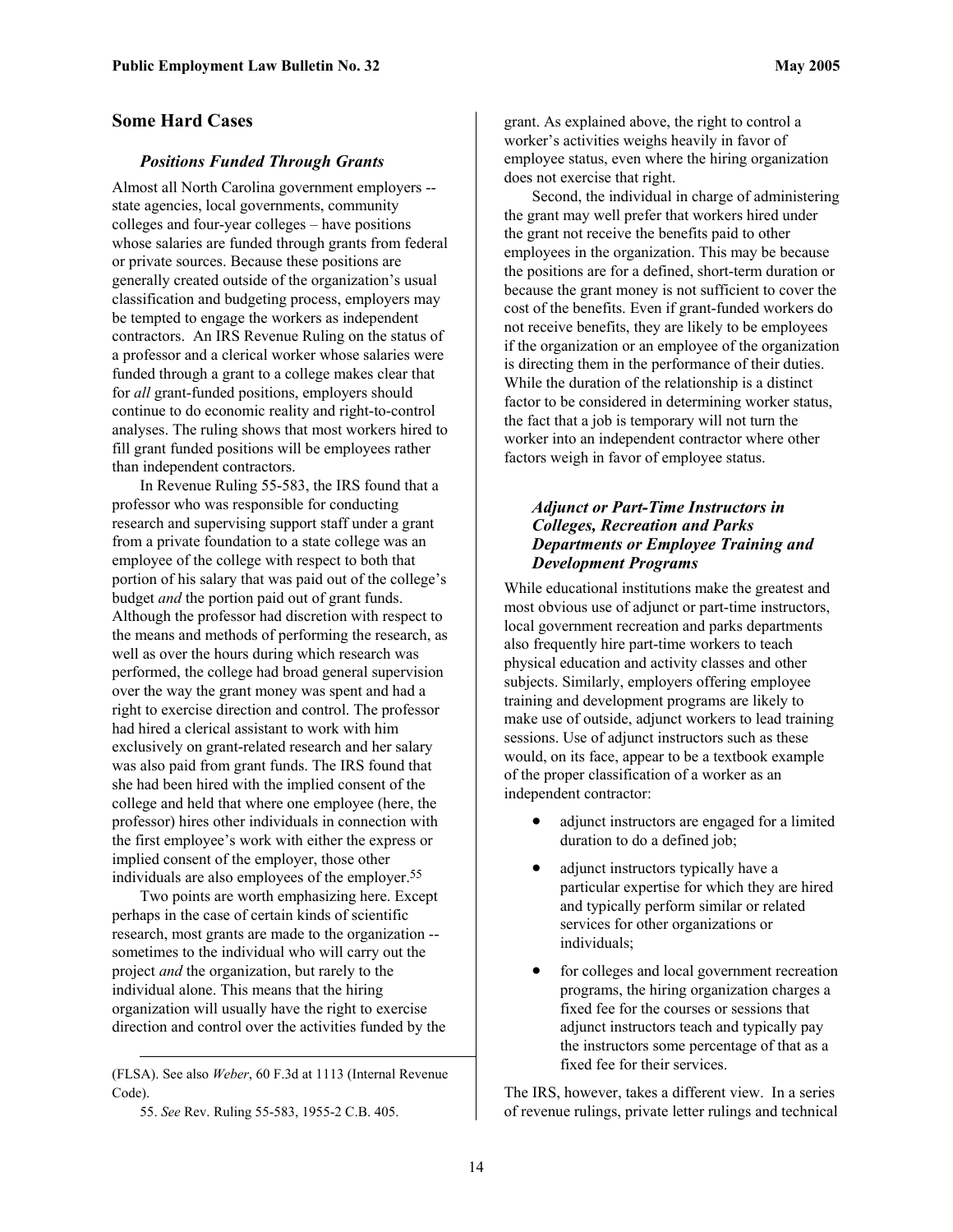advice memoranda, the IRS has held that part-time instructors are employees where the hiring organization

- determines the courses that are offered,
- determines the content and hours of each course,
- enrolls the students, and
- provides the facilities at which the instruction is offered, and

the instructor

- is required to perform his or her services personally;
- has no investment in the facilities;
- does not bear a risk of profit or loss (that is, the instructor is paid the same amount whether or not tuition and fee payments cover the hiring organization's expenses).

The IRS takes this position even if the instructor provides teaching services or services related to the subject of expertise to others and may devote only a small percentage of work time to the instruction performed for the hiring organization.[56](#page-14-0) The IRS analysis focuses on the fact that the hiring organization controls everything about the way in which the "teaching services" are performed – that is, in each of the cases the IRS considered, the hiring organization controlled everything except the actual delivery of the material.

Would the FLSA economic reality test provide a different result? Probably not. As discussed above, the FLSA economic reality test and the IRS right-to-control test consider essentially the same factors. Research for this Bulletin has not revealed any cases that address the issue of an adjunct instructor's status as employee or independent contractor under the FLSA. This lack of cases is not surprising. Most instructors would have little reason to bring an FLSA claim. Many instructors would qualify as FLSA-exempt professionals and few nonexempt part-time instructors are likely to work in excess of 40 hours such that overtime is an issue.

 $\overline{a}$ 

#### *Physicians*

Correctly classifying physicians hired to staff health clinics, on-site occupational health offices, or public hospitals presents some of the same challenges as classifying registered nurses, discussed above in the section on professionals. Given their very high level of specialized training, physicians generally exercise almost complete discretion in their treatment of patients and are subject to relatively little day-to-day supervision. Where there is such supervision, it is generally provided by another physician.

As discussed earlier, an important factor in determining whether a worker is an employee or independent contractor is the extent to which the services the worker performs are an integral part of the hiring organization's regular business. As the IRS has noted in Rev. Ruling 66-274, a hiring organization that engages a physician usually does so because providing medical services is necessary to its operation. More important than the question of whether the physician's services are integral to the organization, therefore, is the way the services of the physician are integrated into the hiring organization. Significant factors here are (1) the manner in which the physician is paid for his services -- that is, whether the physician is paid on a percentage basis, salary basis or a percentage basis with a guaranteed minimum; (2) whether the physician is permitted to employ associate physicians or to engage substitutes when he or she is absent form work; (3) if the physician is permitted to engage substitutes, whether the physician or the hiring organization is responsible for compensating them; and (4) whether the physician is permitted to engage in the private practice of medicine or to perform professional services for others.<sup>57</sup> In other words, in the case of physicians, the right to control is a less important set of factors for IRS purposes than is the extent to which the physician is economically independent of the hiring organization.

Applying these factors, the IRS found that a physician director of a hospital pathology department was an independent contractor where the physician received a percentage of the department's gross receipts as his only compensation, personally paid his

<span id="page-14-0"></span><sup>56.</sup> *See* Rev. Ruling 70-308, 1970-1 C.B. 199; Tech. Adv. Mem. 91-05-007 (February 1, 1991); Tech. Adv. Mem. 89-25-001 (June 23, 1989); Priv. Ltr. Rul. 8728022 (April 10, 1987).

<span id="page-14-1"></span><sup>57.</sup> *See* Rev. Rul. 66-274, 1966-2 C.B. 446. *See also Weber*, 60 F.3d at 1112 (minister's work clearly part of regular work of United Methodist Church); Priv. Ltr. Rul. 9320038 (Feb. 22, 1993) (dep't of corrections medical director paid hourly rate is employee); Priv. Ltr. Rul. 8937039 (Sept. 15, 1989) (psychologists treating patients for professional firm are employees).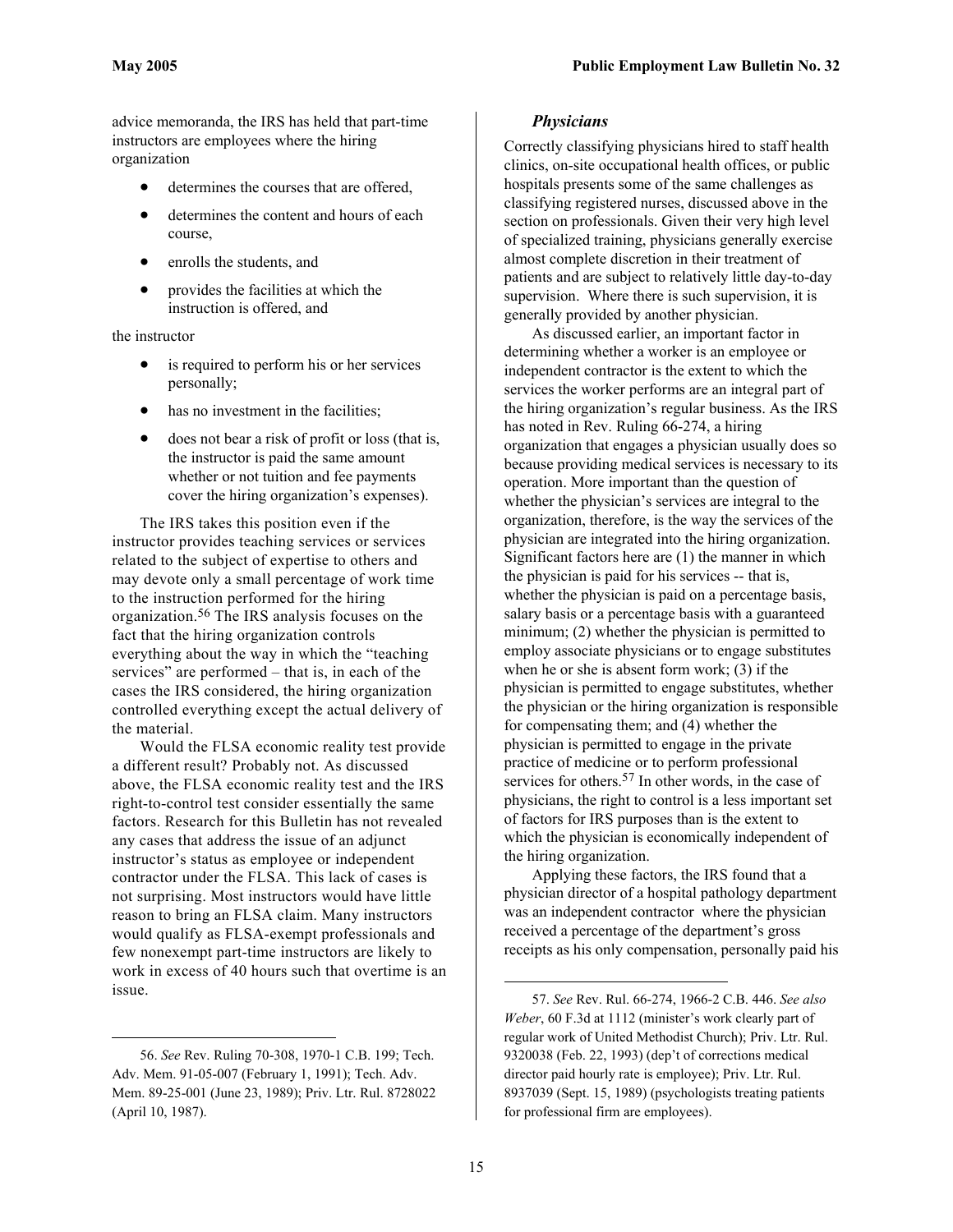associates or substitutes, was permitted to engage in the private practice of medicine, and was not subject to the direction and control of any hospital representative, such as a chief of staff.[58](#page-15-0) But a physician director of a hospital laboratory was an employee where he was guaranteed a minimum salary in addition to a specified percentage of charges attributable to his department, and he could not pursue outside business or provide pathology services to others without written consent and is an employee[.59](#page-15-1) 

#### **Penalties**

#### **FLSA**

 $\overline{a}$ 

An employer may misclassify a worker as an independent contractor when the FLSA's economic reality test determines that the worker ought to be classified as an employee. If the worker is a nonexempt employee and has worked in excess of 40 hours in any workweek, the employer is in violation of the FLSA. In such an instance, the worker will have a claim to unpaid overtime compensation. Employer liability for violations of the FLSA's overtime provisions include the full amount of unpaid overtime going back for a period of two years and an additional amount equal to the amount of the unpaid overtime as liquidated damages.<sup>60</sup> This presumes that the violation was not willful. Where the violation is willful – that is, where the employing organization has been put on notice of its noncompliance with the FLSA by the U.S. Department of Labor or otherwise has reason to know that it is noncompliant, or where it shows a reckless disregard for the provisions of the FLSA – then, the employer's liability for unpaid overtime compensation extends back for a period of three years, and it will be responsible for an equal amount in liquidated damages. [61](#page-15-3)

61. *See* 29 U.S.C. § 255(a); *Brock*, 840 F.2d at 1061. Note that conduct that is merely unreasonable or negligent with respect to ascertaining an employer's obligations under the FLSA is not considered to be willful. *See* McLaughlin v. Richland Shoe Co., 486 U.S. 128, 131, 133- 35 (1988), *overruling* Donovan v. Bel-Loc Diner, Inc., 780 F.2d. 1113 (4th Cir. 1985). *See also* Troutt v. Stavola Brothers, Inc., 905 F.Supp. 295, 302 (M.D.N.C. 1995),  $aff'd$ , 107 F.3d 1104 ( $4<sup>th</sup>$  Cir. 1997) (mere failure to seek legal advice, stand alone, is insufficient to establish

When the Internal Revenue Service determines that a worker previously classified as an independent contractor does not meet its right of control test and is legally an employee, the employer will be liable for a percentage of the worker's federal income tax liability, for both the employer's own share of the worker's FICA tax liability and a percentage of the worker's share, and potentially for interest on the underwithheld amounts and penalties. Where the employer has unintentionally misclassified the worker, but has at least filed Form 1099 showing the amounts paid to the worker each tax year, the employer will be liable for only 1.5 percent of the worker's federal income tax liability and up to 20 percent of the worker's missing FICA contribution. The employer's liability increases to 3% of the worker's income tax liability and up to 40% of the worker's missing FICA contribution if it has failed to file Form 1099. If the IRS finds that the employer intentionally misclassified the worker, the employer may be liable for the worker's entire federal income tax liability and for the worker's entire FICA contribution. The employer may not seek reimbursement from the worker for taxes, penalties or fines imposed by the IRS.[62](#page-15-4)

#### *Section 530: A Potential Safe Harbor?*

Private employers may avail themselves of the "safe harbor" defense against the tax and FICA consequences of the misclassification of workers

willfulness where there is no pattern of complaints to employer or in the industry that could establish knowledge or recklessness on part of employer). But an employer's failure to investigate whether its policies violate the FLSA where employees have questioned those policies would be reckless. *See Davis v. Charoen Pokphand (USA), Inc.*, 302 F.Supp.2d 1314, 1327 (M.D.Ala. 2004); LaPorte v. General Electric Plastics, 838 F.Supp. 549, 558 (M.D.Ala. 1993). In the Fourth Circuit, the determination of whether a violation was willful or not under 29 U.S.C. § 255(a), and thus whether the employer's liability for back overtime extends back three or merely two years will be determined by a jury. *See* Fowler v. Land Management Group, Inc., 978 F.2d 158, 162-63 ( $4^{th}$  Cir. 1992); Soto v. McLean, 20 F.Supp.2d 901, 913 (E.D.N.C. 1998) (denying defendants' motion for summary judgment).

<span id="page-15-4"></span>62. *See* 26 U.S.C. §§ 3509, 6601, 6651, 6662 and 6721.

<span id="page-15-0"></span><sup>58.</sup> *See* Rev. Rul. 66-274, 1966-2 C.B. 446.

<span id="page-15-1"></span><sup>59.</sup> *See* Rev. Rul. 73-417, 1973-2 C.B. 332.

<span id="page-15-3"></span><span id="page-15-2"></span><sup>60.</sup> *See* 29 U.S.C. §§ 216(b) and 255(a).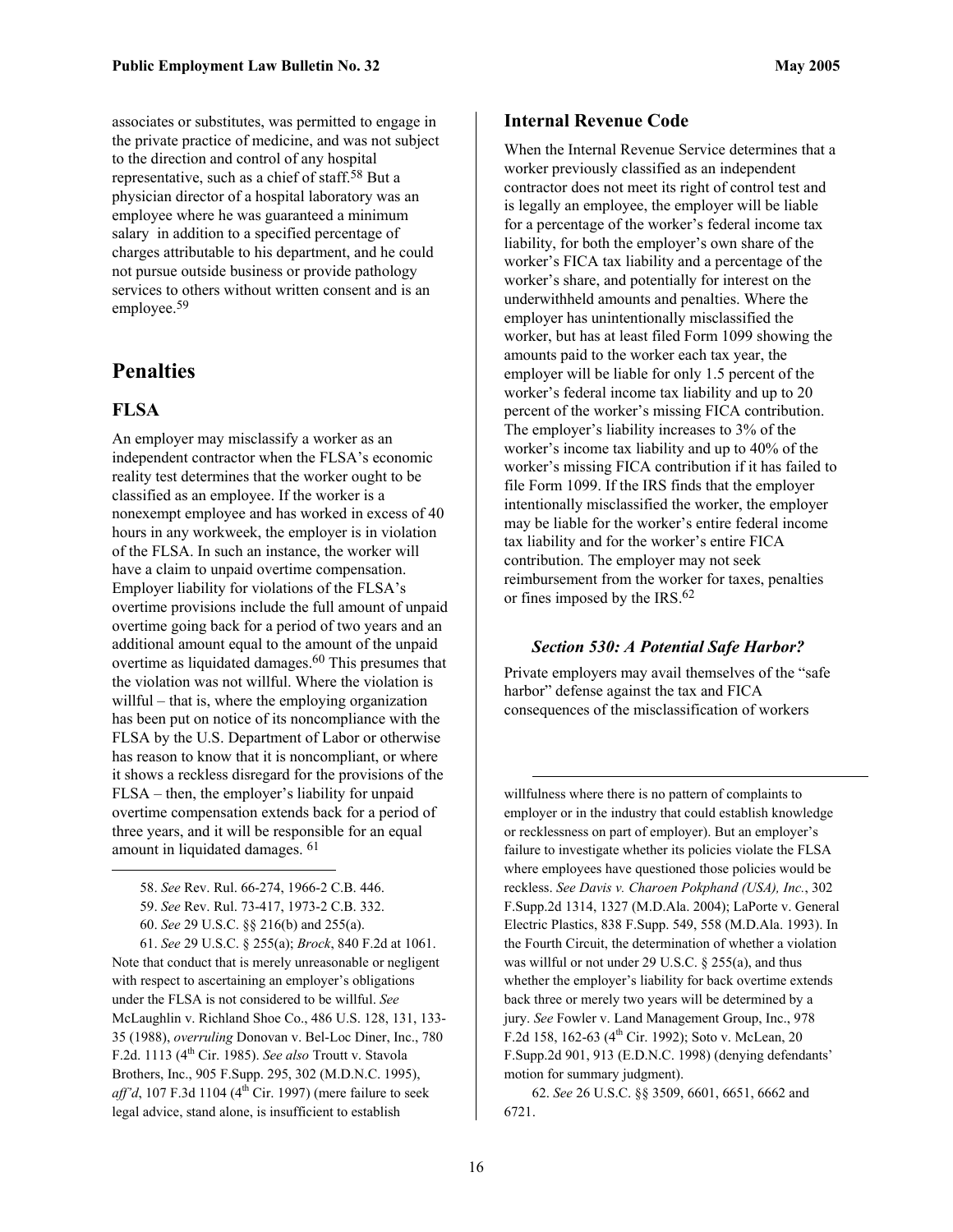1

offered by section 530 of the Revenue Act of 1978. [63](#page-16-0) Whether public employers may successfully invoke this safe harbor is unclear.

Under section 530, an employer meeting the following conditions will not be held liable for failure to withhold employee federal income taxes or for past-due FICA taxes: (1) the employer has treated a worker as an independent contractor, (2) it has filed all required federal employment tax returns on a basis consistent with the classification as an independent contractor (that is, the employer has filed Form 1099), and (3) it had a reasonable basis for not treating the worker as an employee.<sup>64</sup> Section 530 relief is not available, however, where the employer has treated another worker holding a substantially similar position as an employee.<sup>65</sup>

Section 530 provides that a taxpayer had a reasonable basis for not treating an individual as an employee if it had relied on either (a) judicial precedent, published rulings, technical advice with respect to the employer, or a letter ruling to the employer; (b) a past IRS audit of the employer in which there was no assessment attributable to the employer's treatment as of individuals holding positions substantially similar to the position in question as independent contractors; or (c) long standing recognized practice of a significant segment of the industry in which such individual was engaged.[66](#page-16-3) Courts have held that an employer can satisfy the reasonable basis requirement by establishing that it relied on the advice of an attorney in making the decision to treat a worker as an independent contractor. [67](#page-16-4)

<span id="page-16-0"></span>63. Section 530 of the Revenue Act of 1978 has never been codified, although it is valid law. It is found as a note to 26 U.S.C. § 3401.

<span id="page-16-1"></span>64. *See* 26 U.S.C. § 3401 note (section 503(a)(1)(B)); Ahmed v. United States, 147 F.3d 791, 797 (8<sup>th</sup> Cir. 1998) ("Section 530 does not confer eternal immunity from employment tax liability . . . it merely eliminates liability for those discrete periods of time during which the employer erroneously but reasonably failed to treat an individual as an employee"); Springfield v. United States, 88 F.3d 750, 753 (9th Cir. 1996); *Reag, Inc.*, 801 F.Supp. at 502.

<span id="page-16-2"></span>65. *See Kentfield Medical Hospital Corp.*, 215 F.Supp.2d at 1068; Select Rehab, Inc., v. United States, 205 F.Supp.2d 376, 380 (M.D.Pa. 2002); Halfhill v. United States Internal Revenue Service, 927 F.Supp. 171, 175 (W.D.Pa. 1996).

<span id="page-16-4"></span><span id="page-16-3"></span>66. *See* Section 530(a)(2).

#### *Section 530 and the Public Sector*

The extent to which public-sector employers may invoke section 530 as a defense against past improper classification of workers as independent contractors is unclear. Nothing in section 530 itself limits its applicability to private-sector employers. The IRS, however, has said that section 530 is available to government employers only as a defense against *federal income tax liability*, not for FICA tax liability. Unfortunately, the IRS has not formally set out its position in a revenue ruling. Thus, in training materials prepared by the IRS for its employees in 1996 and still available to the public on its website, the IRS instructs that section 530 relief is available for state and local governments *for federal income tax liability*, provided that they meet the requirements set forth above. But although the training manual strongly suggests that a government employer may invoke section 530 in defense of its misclassification of a worker for purposes of federal income tax withholding, the training materials cannot be cited as authority for any of the position set forth therein. [68](#page-16-5)

The training material does not explicitly address the availability of section 530 to state and local governments as a defense against misclassification for FICA purposes. Indeed, in two Technical Advice Memoranda from 1991, the IRS took the position that government agencies and instrumentalities are not entitled to relief under section 530 for FICA tax liability. The IRS reasoned that Congress did not intend to include government employers among those to whom it was granting relief by enacting section 530 because neither federal, state or local governments nor their employees were subject to FICA taxes at that time. [69](#page-16-6) Technical Advice Memoranda are not, however, intended to be relied upon by anyone other than the employer to whom they are issued and thus are not binding. Neither

F.Supp.2d at 383 (medical directors); North Louisiana Rehabilitation Center, Inc., v. United States, 179 F.Supp.2d 658, 669 (W.D.La. 2001) (physician medical and program directors); Queensgate Dental Family Practice, Inc. v. United States, 1991 WL 260452 (M.D.Pa. 1991), *aff'd*, 970 F.2d 899 (3d Cir. 1992) (dentists); Déjà vu Entm't Enterp. Of Minn., Inc. v. United States, 1 F.Supp.2d 964**,** 969 (adult-entertainment club performers) (D.Minn. 1998).

<span id="page-16-5"></span>68. *See* "Independent Contractor or Employee?: Training Materials," Internal Revenue Service Training 3320-102 (10-96), p. 1-37, available at http://www.irs.gov/pub/irs-utl/emporind.pdf.

<span id="page-16-6"></span>69. *See* IRS Tech. Adv. Mem. 91-05-007(Feb. 1, 1991) and Tech. Adv. Mem. 91-51-004 (Dec. 20, 1991).

<sup>67.</sup> *See Hospital Resource Personnel, Inc.*, 68 F.3d at 426-27 (temporary nurses); *Select Rehab, Inc.*, 205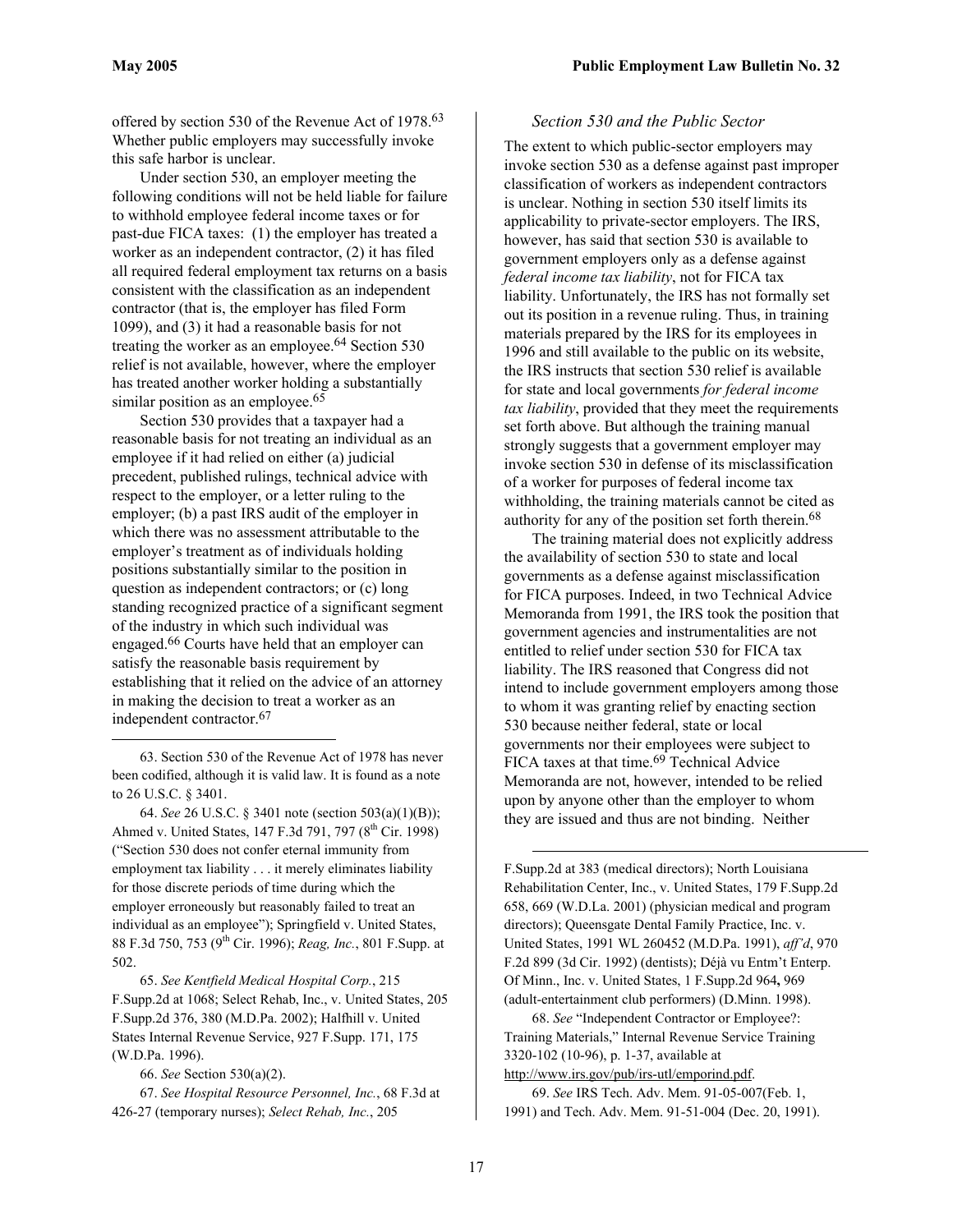Technical Advice Memorandum provides any legal citations supporting the IRS position, and the author has been unable to find any federal district court, court of appeals or tax court case so holding.

Any public employer that finds itself liable under the Internal Revenue Code for failure to withhold wages and for failure to withhold employees' and pay their own FICA contributions should assert a section 530 safe harbor defense if it has a reasonable basis for doing so. It should probably be prepared, however, for the IRS to reject the defense with respect to its failure to withhold and contribute FICA taxes and to challenge that rejection in court.

#### **Determining Worker Status under Other Employment Statutes**

The question of worker status as employee or independent contractor arises in contexts other than overtime and tax withholding.

- What happens when a worker suffers sexual harassment, for example? Sexual harassment is a form of gender discrimination prohibited by Title VII of the Civil Rights Act of 1964, but Title VII's protections extend only to "employees."
- What happens when a worker is injured on the job? Again, the North Carolina Workers' Compensation Act covers "employees," but not independent contractors.
- A worker who is dismissed from a job typically seek unemployment benefits, but similarly, the North Carolina Employment Security Act only makes benefits available to "employees."
- Finally, what of the worker who grows too old to work? A worker who has worked as an "independent contractor" for a single public employer for as many as ten or even twenty years would not be eligible to draw benefits from either the Teachers and State Employees Retirement System or the Local Government Employee Retirement Systems, both of whose participants must be "employees."

Employers should keep in mind that when things go unexpectedly wrong and workers suffer physical injury in the workplace, emotional distress from harassment or financial difficulties from layoff or retirement, they may challenge their status as "nonemployees" and seek to enjoy the benefits and

remedies provided to employees under various employment statutes. This may happen even where workers have willingly performed services as "independent contractors" and have understood that this status excluded them from coverage under the employer's workers' compensation insurance, and from enjoying unemployment insurance and retirement system benefits.

Public employers should therefore understand how work status is determined under each of the statutory schemes governing these programs. As the following sections show, interpretation of each of these statutes requires use of the common-law test to determine whether or not a worker is an employee.

#### **Federal Anti-Discrimination Law: Title VII, the Americans with Disabilities Act and the Age Discrimination in Employment Act**

Title VII of the Civil Rights Act of 1964, the Americans with Disabilities Act (ADA) and the Age Discrimination in Employment Act (ADEA) prohibit employers from discriminating against employees on the basis of race, color, gender, religion, and national origin, disability, and age. While all three of these anti-discrimination statutes nominally define employee, the definitions are circular: Title VII defines "employee" as "an individual employer by an employer," as do both ADA and the ADEA.<sup>70</sup> Title VII and the ADA each define "employer" as a "person . . . who has fifteen or more employees" during a specified period of time; the ADEA defines "employer" as including "a State or political subdivision of a State and any agency or instrumentality of a State or a political subdivision of a State."[71](#page-17-1) 

It is a general rule of federal statutory construction that when Congress uses the term "employee" in a statute without defining it further, the courts will presume that Congress intended to describe the typical employer-employee relationship as it is understood at common law.[72 T](#page-17-2)hus, for Title

<span id="page-17-0"></span>70. *See* 42 U.S.C. § 2000e(f) (Title VII); 42 U.S.C. § 12111(4) (ADA); 29 U.S.C. § 630(f) (ADEA).

```
71. See 42 U.S.C. § 2000e(b) (Title VII); 42 U.S.C § 
12111(5) (ADA); 29 U.S.C. § 630(b) (ADEA).
```
<span id="page-17-2"></span>72. *See Darden*, 503 U.S. at 322-23 (construing the undefined term "employee" under the Employee Retirement and Income Security Act); *Reid*, 490 U.S. at 739-40 (construing the undefined term "employee" under the Copyright Act of 1976).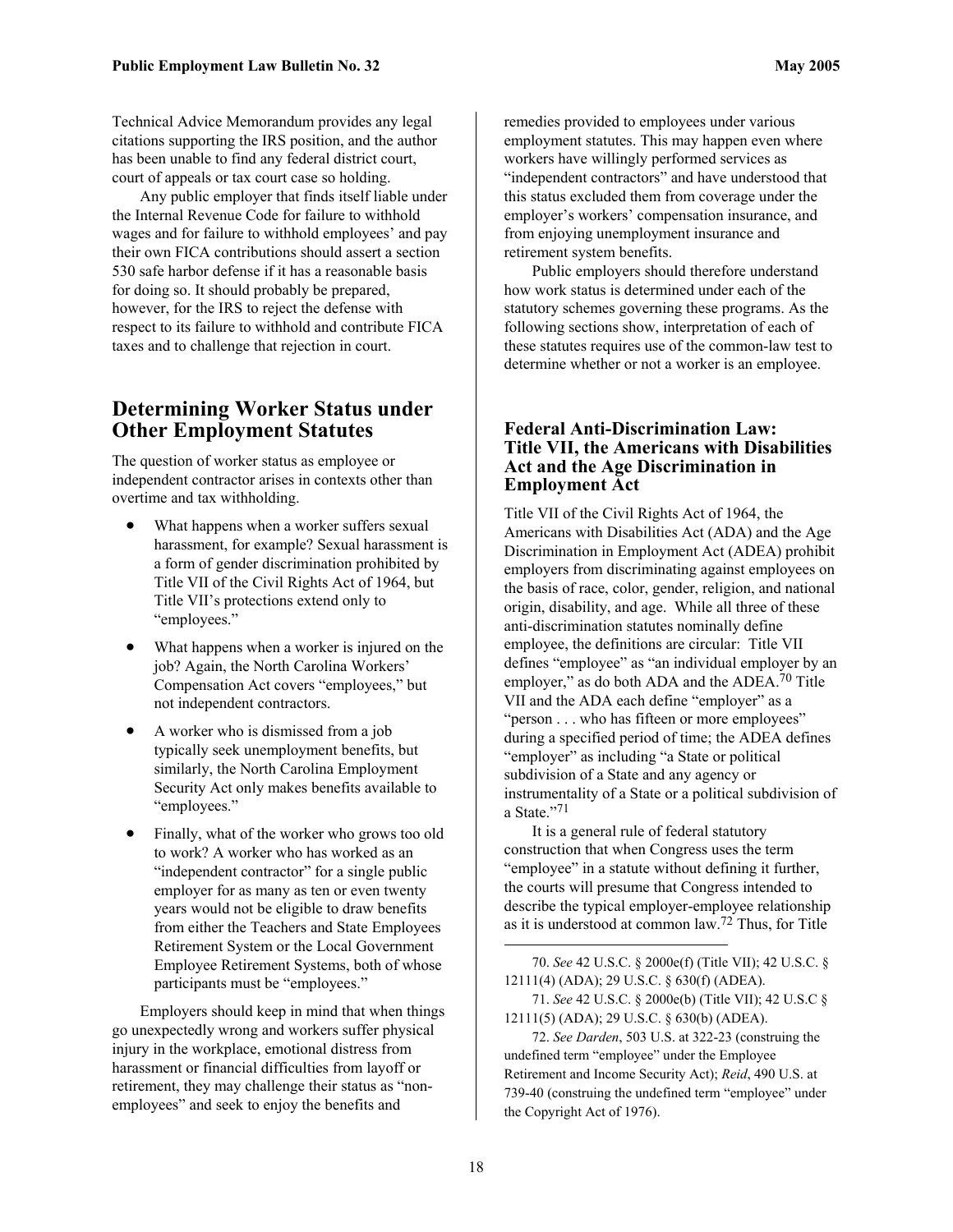1

VII, ADA and ADEA purposes, the degree of control exercised by the hiring party will determine whether the worker is an employee or independent contractor. [73](#page-18-0) The relevant factors include most of those used in the Internal Revenue Code right-tocontrol test[.74](#page-18-1) A worker who is an employee under the FLSA and Code test will almost certainly also be an employee for Title VII, ADA and ADEA purposes.

#### **The North Carolina Workers' Compensation Act and the North Carolina Employment Security Act**

Under the North Carolina Workers' Compensation Act, "employees" are entitled to medical benefits and compensation for lost wages if they suffer an injury by accident while on the job or develop an occupational disease. The Workers' Compensation Act defines the term "employee" as "every person engaged in an employment under any appointment or contract of hire or apprenticeship, express or implied, oral or written . . . ."[75](#page-18-2) As is the case under the FLSA

<span id="page-18-0"></span>73. *See, e.g.*, Farlow v. Wachovia Bank of North Carolina, 259 F.3d 309, 313 ( $4<sup>th</sup>$  Cir. 2001) and Cilecek v. Inova Health System Services,  $115$  F.3d 256, 260 ( $4<sup>th</sup>$  Cir. 1997), *cert. denied*, 522 U.S. 1049 (1998) (Title VII); *Clackamas Gastroenterology Associates*, 538 U.S. at 449- 50 (holding that common law test was appropriate standard by which to determine whether physician-shareholders were employees of professional corporation for ADA purposes); Mangram v. General Motors Corp., 108 F.3d 61, 62-63 ( $4<sup>th</sup>$  Cir. 1997) and Garrett v. Phillips Mills, Inc., 721 F.2d 979, 980 ( $4^{\text{th}}$  Cir. 1983) (ADEA).

<span id="page-18-1"></span>74. The factors, as set forth in *Reid* are: the hiring party's right to control the manner and means by which the product is accomplished; the skill required; the source of the instrumentalities and tools; the location of the work; the duration of the relationship between the parties; whether the hiring party has the right to assign additional projects to the hired party; the extent of the hired party's discretion over when and how long to work; the method of payment; the hired party's role in hiring and paying assistants; whether the work is part of the regular business of the hiring party; wither the hiring party is in business; the provision of employee benefits; and the tax treatment of the hiring party. *See Reid*, 490 U.S. at 751-52; *Darden*, 503 U.S. at 322-23. *See also Farlow*, 259 F.3d at 313; *Cilecek*, 115 F.3d at 260; *Clackamas Gastroenterology Associates*, 538 U.S. at 445, 449-50; *Mangram*, 108 F.3d at 62-63; *Garrett*, 721 F.2d at 982.

<span id="page-18-2"></span>75. *See* N.C.G.S. § 97-2(2).

and the Internal Revenue Code, the definition is somewhat circular. Accordingly, the North Carolina Supreme Court has held the appropriate test to determine worker status is the traditional common law test.<sup>[76](#page-18-3)</sup>

Under the North Carolina Employment Security Act, unemployment insurance benefits may be paid to workers who have been separated from employment. In addressing worker status, this act is as unenlightening as the Workers' Compensation Act. The Employment Security Act defines "employment" as services performed "for wage or under any contract of hire . . . in which the relationship of the individual performing such service and the employing unit for which such service is rendered is, as to such service, the legal relationship of employer and employee . . . The term 'employee' . . . does not include (i) any individual who, under the usual common-law rules applicable in determining the employer-employee relationship, has the status of an independent contractor . . ."[77 T](#page-18-4)he North Carolina Court of Appeals has said that the appropriate test here as well is the common law test of the right-tocontrol. [78](#page-18-5)

The common law right-of-control test as developed under North Carolina law and applicable to both the Workers' Compensation Act and the Employment Security Act is spelled out in the 1944 case of *Hayes v. Elon College*. The factors that are indicative of independent contractor status under the *Hayes* test mirror those found in the FLSA economic reality and Internal Revenue Code right-to-control tests, namely, whether the person employed (a) is engaged in an independent business, calling or occupation; (b) is to have the independent use of his special skill, knowledge or training in the execution of the work; (c) is doing a specified piece of work at a fixed price or for a lump sum or upon a quantitative basis; (d) is not subject to discharge because he adopts one method of doing the work rather than another; (e) is not in the regular employ of the other contracting party; (f) is free to use such assistants as he may think proper; (g) has full control over such assistants; and (h) selects his own time. As is the case under the FLSA and Internal Revenue Code tests, the presence or absence of no one factor is

<span id="page-18-3"></span><sup>76.</sup> *See* McGown v. Hines, 353 N.C. 683, 686 (2001); Hughart v. Dasco Transportation, Inc., 606 S.E.2d 379, 385 (N.C.App. 2005).

<span id="page-18-5"></span><span id="page-18-4"></span><sup>77.</sup> *See* N.C.G.S. § 96-8(6)a.

<sup>78.</sup> *See* Employment Security Commission v. Huckabee, 120 N.C.App. 217, 219 (1995), aff'd, 343 N.C. 297.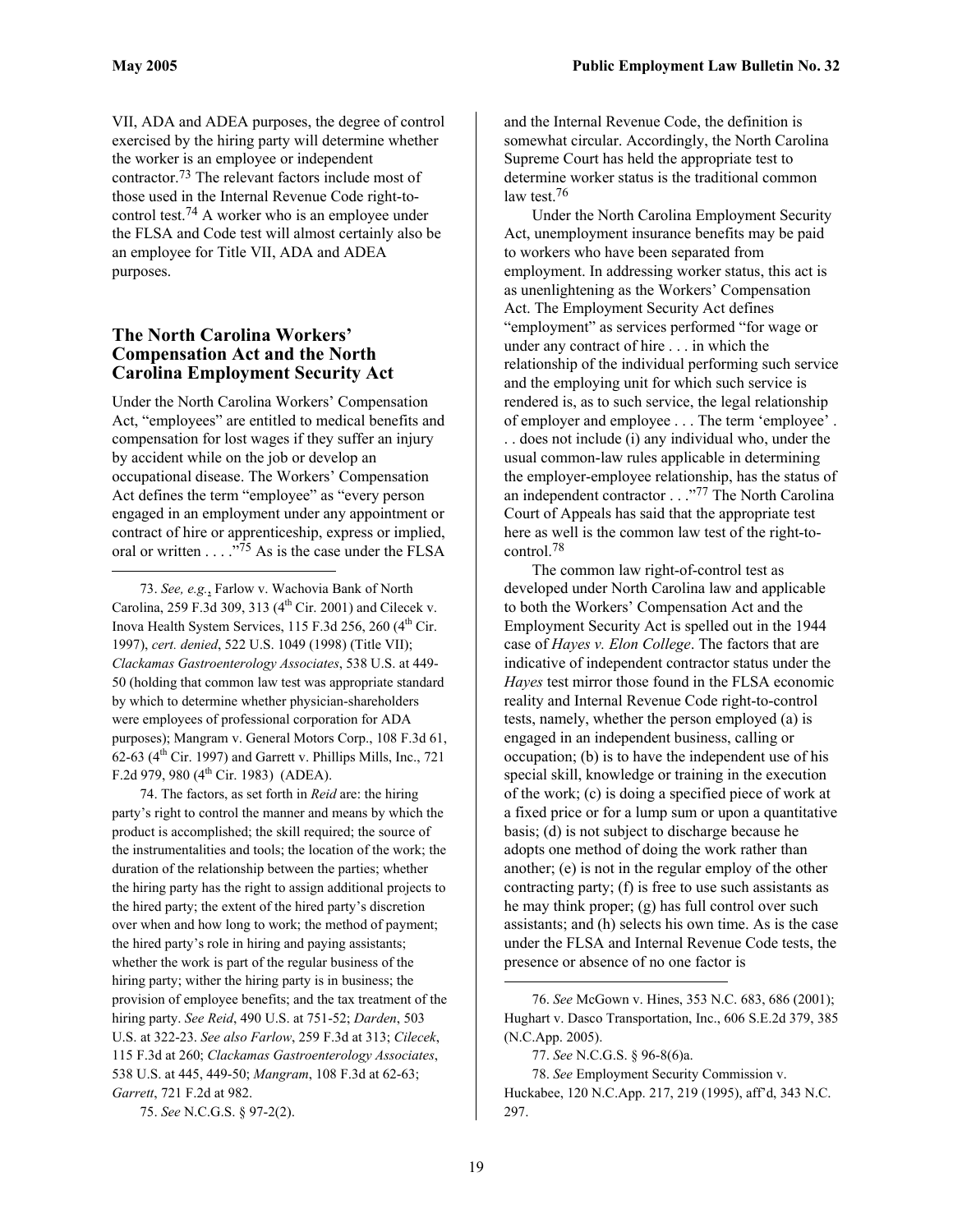determinative.[79](#page-19-0) A worker who is an employee under the FLSA and Code tests is very likely to be an employee for workers' compensation and unemployment insurance purposes, as well, and viceversa.

#### **Retirement Systems**

Chapter 135 of the North Carolina General Statutes, which governs the Teachers and State Employees Retirement System (TSERS), requires that all teachers and State 'employees" be enrolled in TSERS[.80](#page-19-1) Chapter 135 goes on to define the term "employee" as meaning "all full-time employees, agents or officers of the State of North Carolina . . . provided that the term 'employee' shall not include . . . any part-time or temporary employees.["81](#page-19-2) Chapter 128, which governs the Local Government Employee Retirement System (LGERS), defines the term "employee" as "any person who is regularly employed in the service of and whose salary or compensation is paid by the employer as defined [below] . . . whether employed or appointed for stated terms or otherwise."[82](#page-19-3) No cases have arisen under either TSERS or LGERS in which the North Carolina courts have had to decide whether a worker was an employee or independent contractor for the purposes of determining eligibility for participation in one of the retirement systems. It seems likely, however, that the North Carolina Supreme Court would find that Chapters 135 and 128, like the Workers' Compensation Act and the Employment Security Act, refer to the common law meaning of "employee" and would apply the *Hayes* test to determine the status of workers for retirement systems purposes.

#### **Worker Classification and Employee Benefits**

In several private-sector cases, workers engaged as independent contractors have sued their hiring organizations, claiming that they are common-law employees and that they are therefore entitled to participate in the hiring organization's employee

 $\overline{a}$ 

benefit plans.<sup>83</sup> In some cases, the employees have sought the value of benefits retrospectively. Could such a suit be successful against a North Carolina public employer?

The answer to this question is unclear: there are no reported cases involving claims of this kind against a public employer from North Carolina state or federal courts. Nor has research for this Bulletin revealed any public–sector cases raising this issue in other jurisdictions. But consideration of North Carolina law governing public-sector employee benefits and of the Ninth Circuit Court of Appeals decision in *Vizcaino v. Microsoft Corp*., the most widely publicized of the private-sector cases, suggests that public-sector workers who meet the test for common-law employee status may have a right to participate in the hiring organization's benefit plans on the same terms as those the organization has recognized as "employees" from the outset.

#### **The Law Governing Public-Employee Benefits**

Federal law does not require employers – public or private --to provide their employees with retirement, health insurance, or any other kind of benefit. The North Carolina General Statutes require state, community college and local school board employees to participate either in the Teachers and State Employees Retirement System or in an alternative retirement program, and to have the opportunity to

<span id="page-19-4"></span>83. *See e.g.*, Vizcaino v. Microsoft Corp., 120 F.3d 1006 (9th Cir. 1997), *cert. denied*, 522 U.S. 1098 (1998) (workers' status as common-law employees made them eligible for participation in employee benefit plans despite being labeled independent contractors in employment agreements). See also Epright v. Environmental Resources Management, Inc. Health and Welfare Benefit Plan, 81 F.3d 335 (3d Cir. 1996) (where employee benefit plan eligibility was predicated on "full-time employment," company could not exclude full-time temporary employees from participation); Daughtry v. Honeywell, Inc., 3 F.3d 1488 (11<sup>th</sup> Cir. 1993) (if worker was common-law employee for period of consulting agreement, then she was entitled to participate in employer's ERISA benefit plans); Henley v. Northwest Permanente P.C. Retirement Plan and Trust, 1999 WL 658886 (D.Ore. Aug. 12, 1999) (employer illegally excluded eligible workers from ERISA benefit plan when it interpreted the term "employee" as referring to "W-2 employees;" proper test was common-law test of employee status set forth in *Darden*).

<span id="page-19-0"></span><sup>79.</sup> *See* Hayes v. Elon College, 224 N.C. 11, 15 (1944). *See also Hughart*, 606 S.E.2d at 385; *Huckabee*, 120 N.C.App. at 219-220.

<span id="page-19-1"></span><sup>80.</sup> *See* N.C.G.S. § 135-3(1).

<span id="page-19-2"></span><sup>81.</sup> *See* N.C.G.S. § 135-1(10).

<span id="page-19-3"></span><sup>82.</sup> *See* N.C.G.S. § 128-21(10).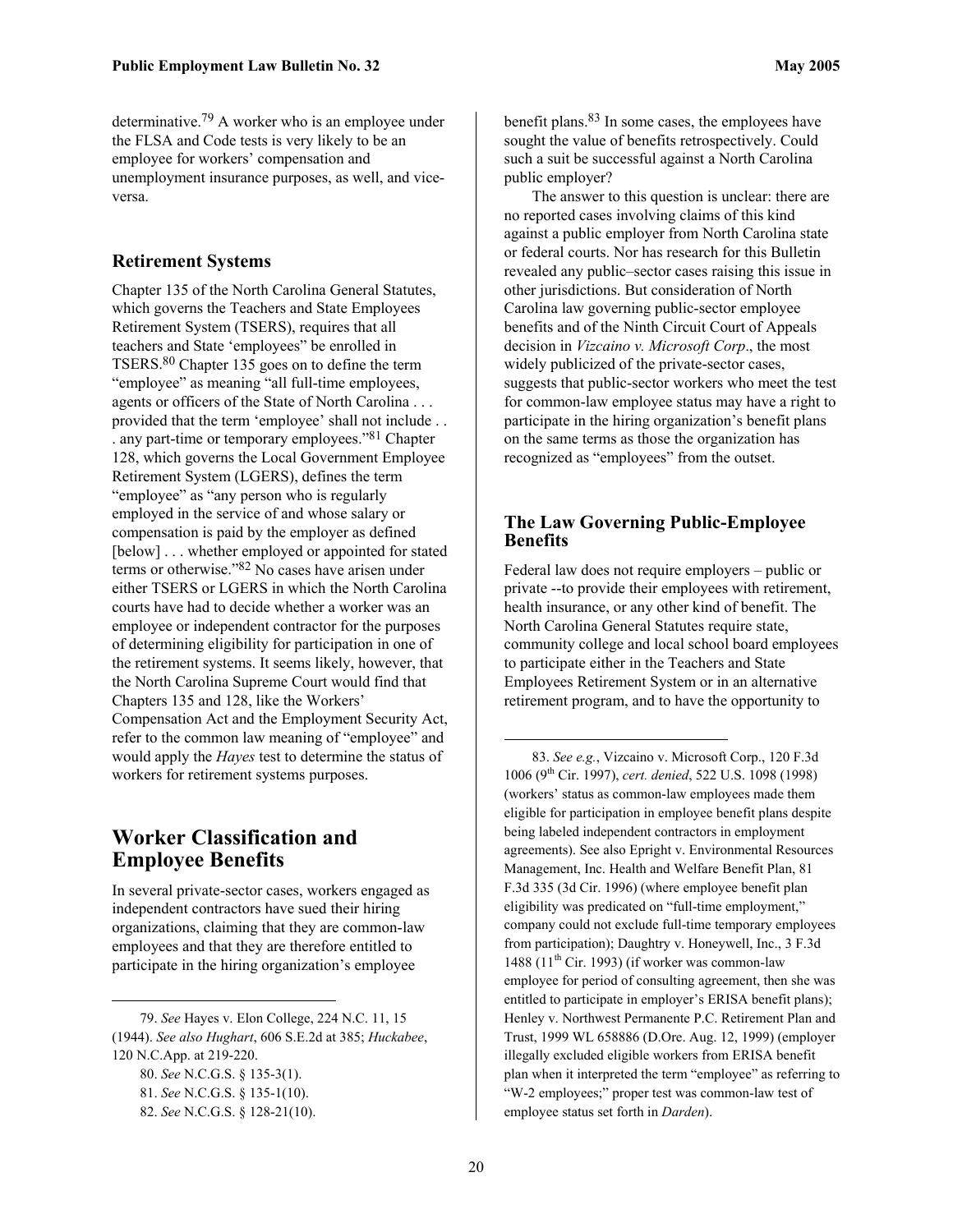1

<span id="page-20-6"></span>join the State Health Plan. [84](#page-20-0) In contrast, the General Statutes do not require local government employers to offer retirement or health insurance benefits. [85](#page-20-1) As a practical matter, however, most employers find that they must offer some kind of minimal benefits package in order to recruit and retain good employees.

In designing benefits packages, employers are generally free to create separate classes of employees, some of whom are eligible to participate in benefits plans, some of whom are not, some of whom receive more generous benefits, other less generous ones. The only limitation on an employer's ability to fashion benefits offerings as it sees fit is that any exclusion of an employee or group of employees from participation in a benefit plan may not be based on race, color, gender, religion, national origin, age, disability or any other category prohibited by law.<sup>86</sup>

Public employer retirement and welfare-benefit plans such as health insurance are governed by state contract law. This is in contrast to private-sector pension and welfare-benefit plans which are governed by the federal Employee Retirement Income Security Act (ERISA). [87](#page-20-3)

Under North Carolina contract law, when an employer's personnel policy has promised employees certain benefits, the promise is enforceable and the employer must provide the benefits promised.<sup>88</sup> This is an exception to the general rule adopted by the

<span id="page-20-0"></span>84. For retirement, *see* Chapter 135 of the N.C.G.S., esp. §§ 135-1(10) and (11); for health insurance, also *see* Chapter 135, esp. §§ 135-40 and following. For additional benefits, *see, e.g*., N.C.G.S. §§ 115C-341, 115C-342, and 115C-343.

<span id="page-20-1"></span>85. *See, e.g.*, N.C.G.S. § 160A-162(b), which grants to the municipal council the authority to "purchase life, health, and any other forms of insurance for the benefits of all or any class of city employees and their dependents." G.S. § 153A-92(d) grants identical authority to county boards of commissioners with respect to county employees

<span id="page-20-2"></span>86. *See, e.g.*, 42 U.S.C. § 2000e-2 (Title VII); 29 U.S.C. § 623 (ADEA); 42 U.S.C. § 12112 (ADA); 38 U.S.C. § 4311 (Uniformed Services Rights and Reemployment Act prohibiting employment discrimination against persons serving in the armed forces).

<span id="page-20-3"></span>87. For the exclusion of government pension and welfare-benefit plans from ERISA's coverage, see 29 U.S.C. §§ 1002(32) and 1003(b)(1).

<span id="page-20-4"></span>88. *See, e.g.*, Brooks v. Carolina Telephone, 56 N.C. App. 801 (1982); Hamilton v. Memorex Telex Corp., 118 N.C. App. 1, *disc. rev. denied*, 340 N.C. 260 (1995); White v. Hugh Chatham Memorial Hospital, 97 N.C. App. 130, *disc. rev. denied*, 326 N.C. 601 (1990).

North Carolina courts that says that an employer's issuance of a personnel policy manual or handbook for employees does not create an implied contract of employment incorporating the document's terms.<sup>[89](#page-20-5)</sup> The rule that makes a promise of benefits enforceable would likely be the linchpin of worker arguments that as common-law employees, they are entitled to employee benefits.

#### **The Argument: A Promise of Employee Benefits is Enforceable**

In the hypothetical case set forth at the beginning of this article, Paradise County has hired three new workers as "independent contractors." Imagine now that there has been a ruling by a court that the workers satisfy both the FLSA economic-reality test and the Internal Revenue Code right-to-control test: the workers are common-law employees. Following that ruling, the workers assert that they have the right to participate in Paradise County's various benefit plans – most importantly, in the county's health insurance plan – and they make claims for the value of benefits that they did not receive while performing services for the county under the misapprehension that they were independent contractors.

Will their claims succeed? Probably yes. Paradise County has some arguments on its side, but it will most likely lose this case.

As noted above, under North Carolina law, when an employer's personnel policy has promised employees certain benefits, the promise is enforceable and the employer must provide the benefits promised. This means that employers must provide the benefits set forth in the personnel policy as long as the provision and the policy that contains it remain in effect. [90](#page-20-6) The workers' argument, then, is

<span id="page-20-5"></span>89. *See* Rucker v. First Union Nat'l Bank, 98 N.C. App. 100 (1990), *disc. rev. denied*, 326 N.C. 801 (1990); Smith v. Monsanto Co., 71 N.C. App. 632 (1984); Griffin v. Housing Auth., 62 N.C. App. 556 (1983).

90. *See, e.g.*, *Brooks*, 56 N.C. App. 801 (1982) (where employee manual represented that certain management employees would be entitled to severance pay if their employment were terminated without cause, it was employer's burden to prove that it had in fact eliminated the benefit and communicated that change to employees prior to plaintiff's termination); *Hamilton*, 118 N.C. App. at 11 (1995); *White*, 97 N.C. App. 130 (where employer promised in handbook that employees could maintain coverage under the employer's group health plan in event that they became permanently disabled during the period of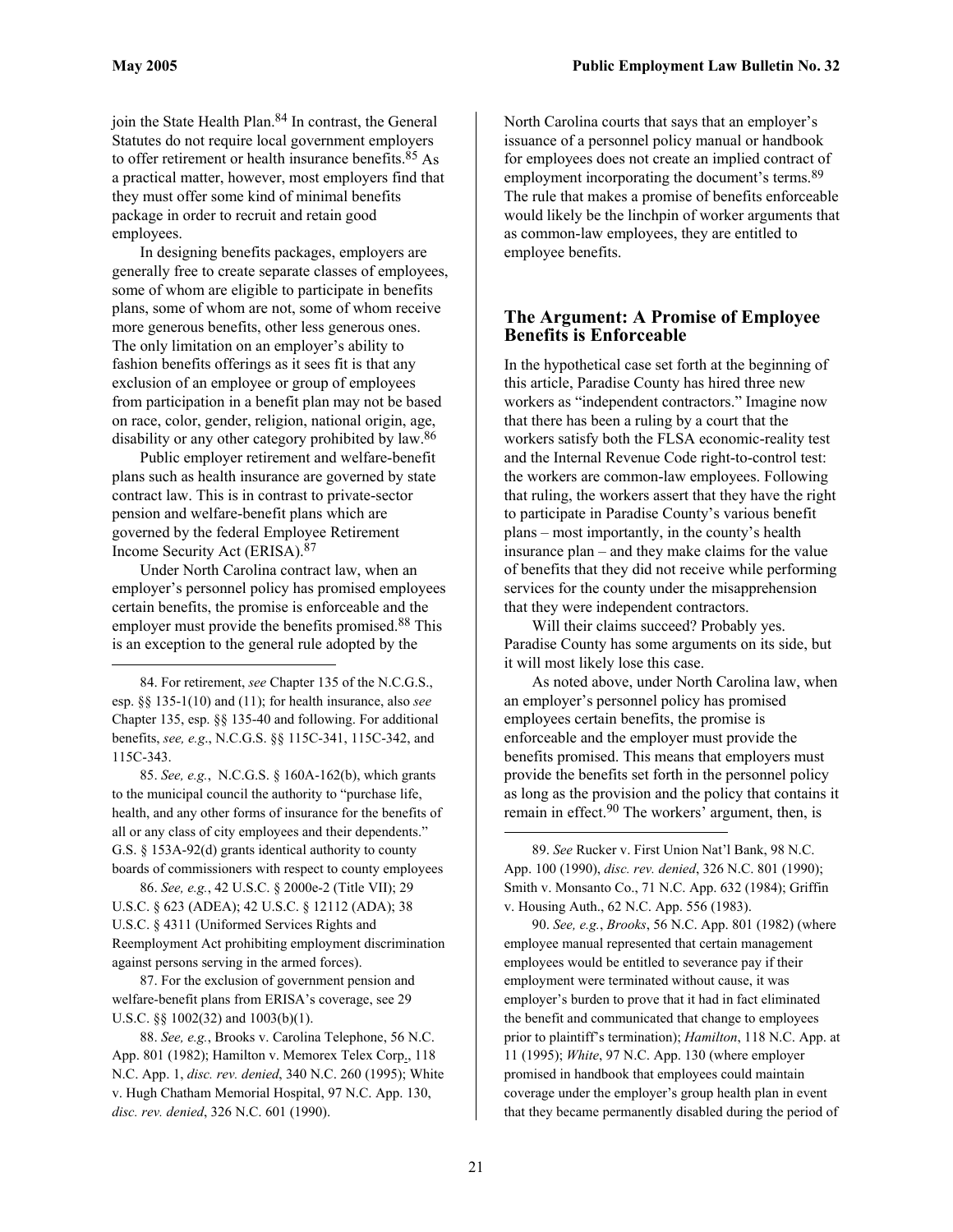that since they have been found to be employees, they were employees all along. As employees, they claim, they have an enforceable right to participate in the county's benefit plans – a right that the county has denied them.

If Paradise County's personnel policy is like that of most North Carolina public employers, it offers participation in its benefit plans to all full-time "employees," without defining the term "employee" any further. If asked to interpret the meaning of the term, a North Carolina court would most likely apply the common law right-of-control test set forth in *Hayes v. Elon College*, as it has done with respect to the Workers' Compensation Act and the Employment Security Act (and would likely do in interpreting the meaning of the term "employee" under Chapter 135, which governs participation in the Local Government Employees Retirement System). A court would likely find that the workers are employees within the meaning of the Paradise County personnel policy and were and are entitled to participate in its benefit plans.

#### **Counter-Argument #1: The Workers Are Not Employees for Benefit Purposes**

Paradise County might be tempted to argue in response that although the three workers are employees, they are a special kind of employee not eligible for benefits – that they are, for example, "contract employees" (or some other term), as opposed to "regular employees." The federal Ninth Circuit Court of Appeals considered and rejected an argument of this kind in *Vizcaino v. Microsoft Corp*. Microsoft workers had signed written agreements when they were first engaged to work that said that they were independent contractors and not employees. The workers later claimed that they were in fact common-law employees and were entitled to participate in Microsoft's employee 401(k) plan and its employee stock purchase plan.

With respect to participation in both plans, the Ninth Circuit reasoned as follows: Microsoft could have employed these workers as a separate category of employees – that is, employees who did not receive the benefits that regular employees did. If Microsoft had been withholding taxes on these workers, that would have suggested that Microsoft

 $\overline{a}$ 

had indeed set them up as a separate "species of employee."[91](#page-21-0) But, since Microsoft failed to withhold income and FICA taxes, it clearly thought that the workers were not employees at all, but independent contractors. The court described Microsoft's conduct as consistently distinguishing "the Workers from other employees, both regular full-time and temporary. It did not say that the Workers were employees in some special category; rather, it said that they were not employees at all."[92](#page-21-1)

The Microsoft case suggests that if Paradise County's personnel policy provided for different classes of employees -- for example, "permanent employees" or "regular employees," on one hand, and "contract employees," on the other (or, more starkly perhaps, "benefits employees" and "nonbenefits employees") – the county's argument that the three new workers were different from other employees and not eligible for benefits might have a chance of success. N.C.G.S. § 153A-92(d) clearly grants to a board of county commissioners the authority to offer benefits to "all *or any class of county employees* and their dependents" (emphasis added) (N.C.G.S. § 160A-162(b) grants corresponding authority to municipal councils). What Paradise County will need to show is that it has indeed created classes of employees, and that its personnel policy provides that one class of employees ( "permanent employees," for example) is eligible for benefits, while the other ("contract employees," for example) are not.

Imagine now that the Paradise County personnel policy created different classes of employees and excluded at least one class from participation in its benefit plans. Even if it were not clear to which category of employee the three new workers belonged (after all, when they were hired, the county did not think they were employees and so did not characterize them as such), the personnel policy would be evidence that the county regularly hired some employees on terms that did not include benefits. At a minimum, Paradise County would need to show the existence of a group of non-participating employees to persuade a judge that the three new workers were not entitled to benefits despite being common-law employees.

The likelihood is, however, that Paradise County did not have different classes of employees – "benefits employees" and "non-benefits employees." It simply mischaracterized these workers, and Counter-Argument #1 fails.

their employment, promise was enforceable even where changes in terms of employer's group health plan made cost of covering disabled employee much more expensive than anticipated).

<span id="page-21-0"></span><sup>91.</sup> *See Microsoft*, 120 F.3d at 1011.

<span id="page-21-1"></span><sup>92.</sup> *See Microsoft*, 120 F.3d at 1011.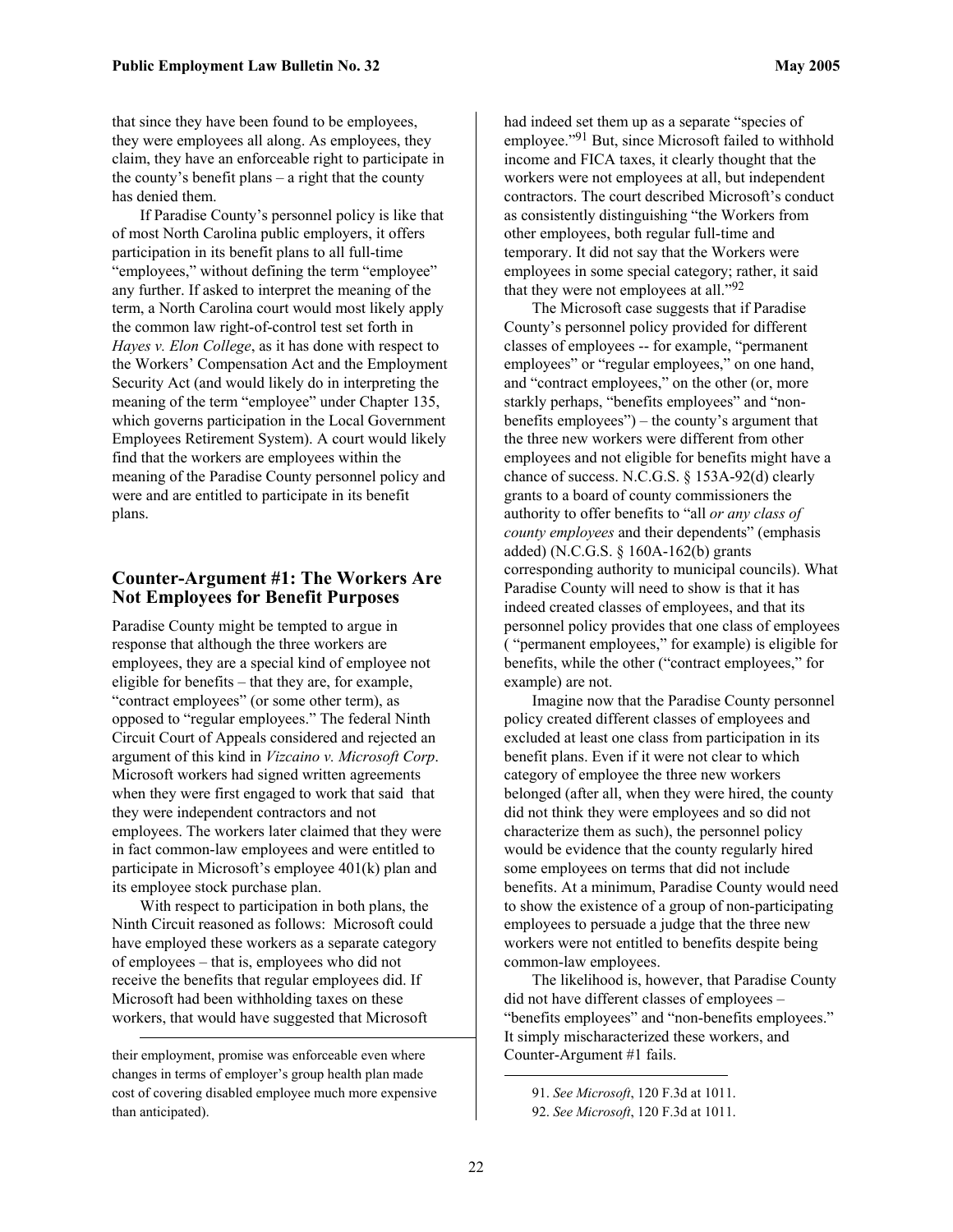#### **Counter-Argument #2: The Workers Waived Their Right to Benefits**

Suppose (as is most likely) that the Paradise County personnel policy does not distinguish among classes of employees and that all full-time employees are eligible to participate in its benefits program. In that case, the county might argue that even if the three new workers it has hired are common-law employees and eligible to participate in benefit plans, they have waived their right to do so.

This argument has intuitive, common-sense appeal. The argument would go like this: When the workers were hired, they agreed to terms that provided that they would not receive benefits. The agreement that each made with the county was that they would work as "independent contractors" and, more specifically, that (1) they would not be paid overtime, (2) the county would not withhold income or employment taxes from their earnings, (3) the county would not contribute an employer's share of social security or FICA taxes, and (4) the workers would not receive health insurance or any other welfare-benefit provided to county employees. As it turned out, federal law did not permit the workers to waive their rights as employees under the FLSA and the Internal Revenue Code. Provisions (1), (2) and (3) of their agreements are therefore void. But what about the workers' agreement to provide services without receiving health or other benefits? Can they not agree to work on such terms? Can they not waive their rights as common-law employees to participate in benefit plans?

It looks as if, for reasons set out below, the waivers are not effective. Counter-Argument #2 fails.

#### *No Waiver Where There Is Mutual Mistake*

Generally speaking, employees can waive their rights to participate in benefit plans. But the Ninth Circuit's opinion in the *Microsoft* case shows some of the problems inherent in making this argument when an employer hires employees under the legally incorrect premise that they are independent contractors.

First, the *Microsoft* court says that waiver is not at issue – the workers never really made a waiver of employee benefits rights because Microsoft did not consider them employees. The court found that "Microsoft mistakenly thought that the Workers were independent contractors and that all else simply seemed to flow from that status."<sup>93</sup> The plaintiffs in the *Microsoft* case had signed written agreements that

 $\overline{a}$ 

set forth their understanding that Microsoft was engaging each as an independent contractor. In the court's view, the other terms set forth in the agreements – that is, the terms providing that the workers would not be eligible to participate in the company's benefit plans – were not separate, freestanding agreements. Instead, the court said, the agreement that the workers' would perform services as independent contractors was a mutual mistake, and the workers' eligibility to participate in the plans hinged on the determination of their status as employees or independent contractors. Given the parties' mutual mistake about the workers' legal status, the terms providing that they were not eligible to participate in the benefit plans "merely warn the Workers what happens to them if they are independent contractors." [94](#page-22-1)

The Ninth Circuit's reasoning is deadly for Paradise County's argument. The county's argument is that the workers' agreement to perform services without receiving benefits constituted separate contract terms that survived, even when their agreement to forego the payment of overtime and the withholding of taxes were found to be void. But the *Microsoft* decision says that an agreement to work without benefits is not separable from the agreement to work as an independent contractor, but part and parcel of it. Although the Ninth Circuit does not state it as such, the clear import of its holding is that if a worker is not an independent contractor for tax purposes, the worker is not an independent contractor for the purposes of benefits eligibility.

#### *A Waiver Must Be Knowing and Voluntary*

But what about the argument that the new workers had waived their legal rights to benefits by entering into independent contractor agreements in which they agreed to work without them? In *Microsoft*, the company chose not to argue that the workers had waived their rights to participate in the benefit plans. The court nevertheless made the point that if Microsoft had argued waiver, the court would have had to consider whether the waivers were knowing and voluntary, given that they were based on the mistaken premise that the workers were independent contractors. The court was skeptical that it would find the waivers knowing and voluntary in such a circumstance.[95](#page-22-2) 

As a general principle of law, a waiver of one's rights must be knowing and voluntary. This is true as

<span id="page-22-0"></span><sup>93.</sup> *See Microsoft*, 120 F.3d at 1010.

<span id="page-22-1"></span><sup>94.</sup> *See Microsoft*, 120 F.3d at 1011-12.

<span id="page-22-2"></span><sup>95.</sup> *See Microsoft*, 120 F.3d at 1012-13.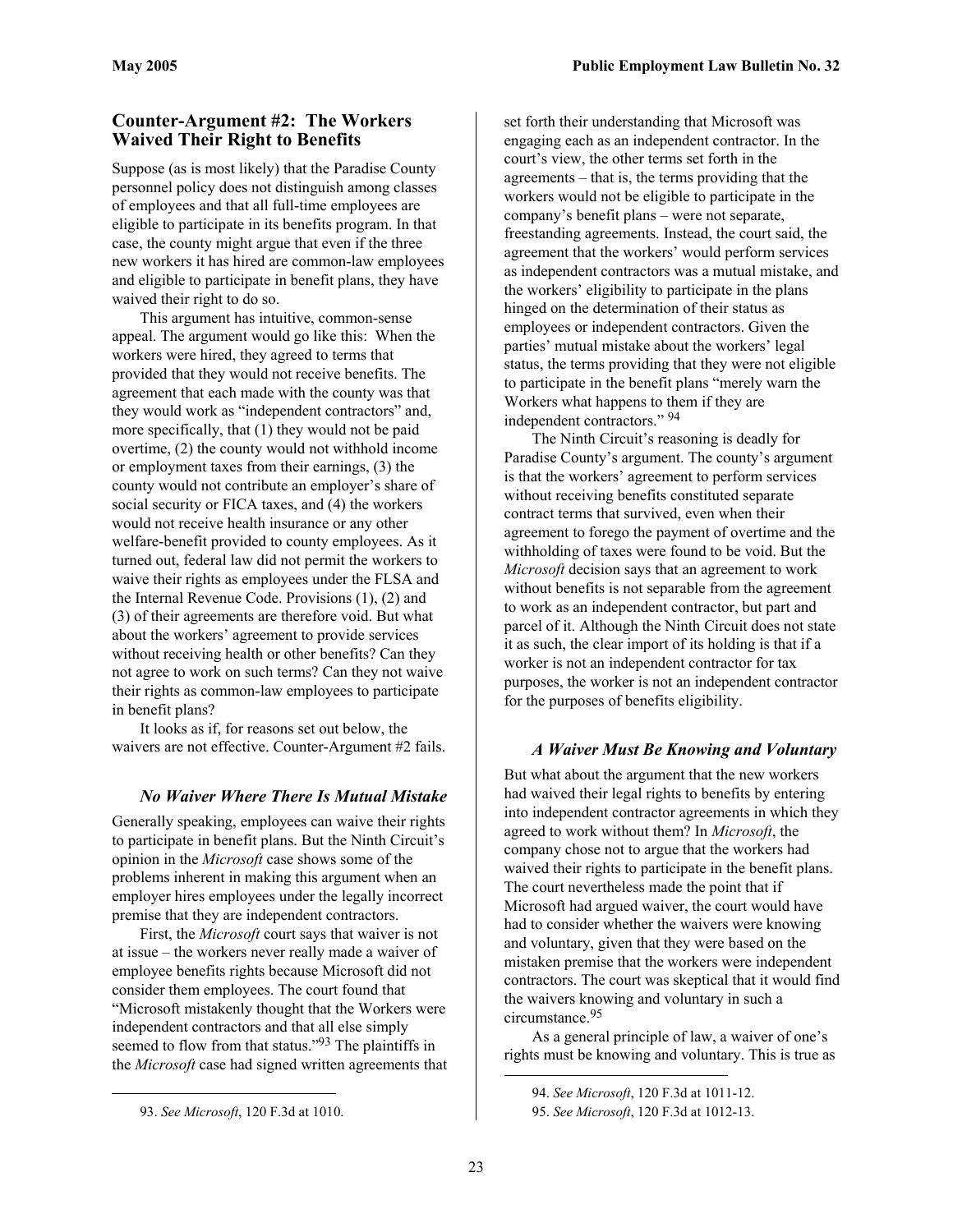a matter of North Carolina contract law. As the North Carolina courts have said, "a waiver is sometimes defined to be an intentional relinquishment of a known right. The act must be voluntary and must indicate an intention or election to dispense with something of value or to forego some advantage which the party waiving it might at his option have insisted upon.["96](#page-23-0) 

To prevail on the waiver argument, Paradise County would have to show that the workers could have insisted on receiving benefits, but chose not to do so. The problem for the county is that had the workers known that they were not legally independent contractors and that they were employees, they would likely have insisted upon receiving benefits.

Counter-Argument #2 fails.

#### **Counter-Argument #3: There Was No Offer and Acceptance, No Mutual Assent**

There is one more argument that Paradise County might make. For there to be a legally enforceable contract, there must be an offer by one party and an acceptance of that same offer by another. Another way of saying this is that there must be mutual assent or a "meeting of the minds."[97](#page-23-1) The county might therefore argue as follows: (1) Even if the county had "offered benefits" to the workers because it offered benefits to its employees and, as it turns out, the workers were common-law employees, (2) the workers did not know the terms of the offer – they were never given information about benefits because both parties mistakenly thought the workers were independent contractors. Therefore, (3) without knowledge of the terms, the workers could not accept those terms and the parties could not be said to agree to the same terms.

This argument was also considered and rejected by the Ninth Circuit in the *Microsoft* case. Under Washington state contract law, an employment contract can be accepted even when the employee does not know its precise terms. The plaintiffs in the *Microsoft* case, the court said, clearly knew of the benefit plan offered to employees, even if they did not know the terms. The fact that Microsoft, the

 $\overline{a}$ 

employer, made an error about whether or not the plaintiffs were employees eligible to participate did not change the fact that there was an offer. The plaintiffs accepted the offer by performing services for Microsoft as employees.<sup>[98](#page-23-2)</sup>

There is no corresponding North Carolina case law standing for the proposition that an employee can accept the terms of an employment contract even where the employee does not know the precise terms. But this is not a radical notion. In reality, many people accept offers of employment without knowing the details of the employer's benefit plans – oftentimes, without knowing whether or not particular benefits are offered at all. The North Carolina courts have held, however, that when an employer represents that an employee will earn a benefit after working for a period of time, the employee accepts the offer by beginning to work.<sup>[99](#page-23-3)</sup> This rule seems to lead to the conclusion that the Paradise County workers accepted the county's offer of benefits when they began to perform services for the county and that the parties effectively agreed to the same terms.

Counter-Argument #3 fails.

#### **Does Paradise County Owe the Three Workers the Value of Lost Benefits?**

Under North Carolina law, an employer's offer of benefits is accepted and becomes an enforceable contract once the employee meets the conditions of the offer (usually there are no conditions other than that the worker begin employment).  $100$  Thus, when an employer misclassifies an employee as an independent contractor, it owes the employee the value of the benefits it should have, but failed to provide.

What happens, then, when an employee misclassified as an independent contractor and excluded from the employer's group health plan has obtained health insurance individually? Although there are no North Carolina cases that address this issue directly,<sup>101</sup> it follows from the contract law principle

<span id="page-23-5"></span><span id="page-23-4"></span><span id="page-23-3"></span><span id="page-23-2"></span> $\overline{a}$ 98. *See Microsoft*, 120 F.3d at 1014-15. 99. *See* Roberts v. Mays Mills, 184 N.C. 406 (1922); *Hamilton*, 118 N.C. App. at 11. 100. *See White*, 97 N.C.App. at 132; *Rucker*, 98 N.C.App. at 103; *Brooks*, 56 N.C.App. at 804-5. 101. Indeed, research for this Bulletin has revealed no cases in any jurisdiction addressing this issue.

<span id="page-23-0"></span><sup>96.</sup> *See* Guerry v. American Trust Co., 234 N.C. 644, 648 (1951); Sidden v. Mailman, 150 N.C.App. 373, 377 (2002), *disc. rev. denied*, 356 N.C. 678 (2003).

<span id="page-23-1"></span><sup>97.</sup> *See* Goeckel v. Stokely, 236 N.C. 604, 607(1952); Walker v. Goodson Farms, Inc., 90 N.C.App. 478, 486, *disc. rev. denied*, 323 N.C. 370 (1988).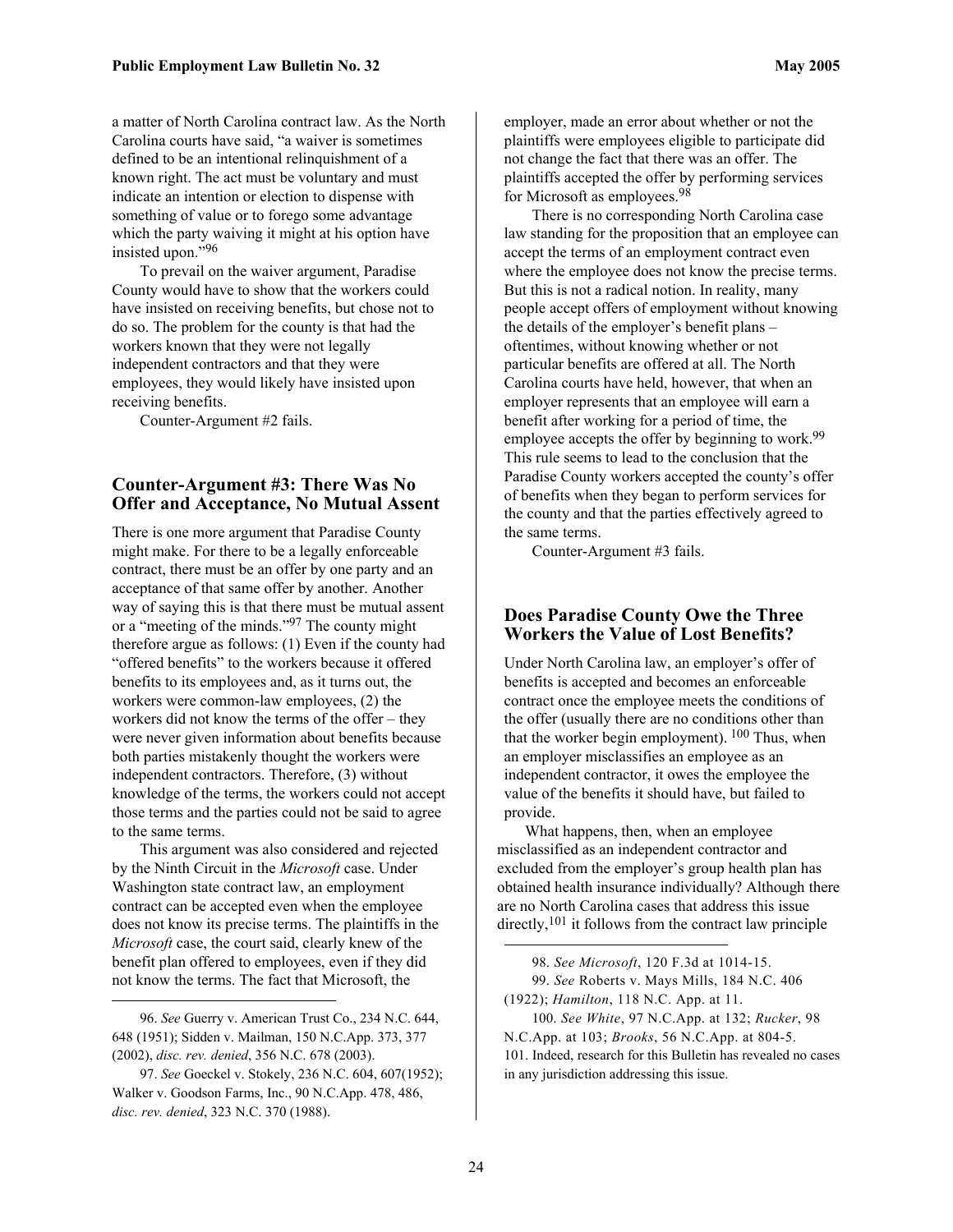that govern employee benefits that the employer will be liable for the value of the health insurance premiums that the employee had to pay out-of-pocket, less the amount of any premium contributions that employees regularly make under the employer's plan. Employers would face even greater liability if a member of the misclassified employee's family suffered from a serious medical condition and had incurred expensive medical bills. In that case, the employer would not only have to reimburse the employee for the cost of the premiums, but also for any out-of-pocket medical expenses that would otherwise have been covered under the employer's group health plan.

## **Conclusion**

 $\overline{a}$ 

Most people performing services for a public-sector organization are "employees" within the commonlaw definition of that term. True independent contractors are few. Government employers can unwittingly accrue substantial unfunded liabilities in the form of unpaid overtime, unpaid employer FICA contributions, and penalties for violating the FLSA and Internal Revenue Code, as well as liability for unpaid benefits, when it misclassifies an employee as an independent contractor. For this reason, it is crucial that each public employer establish a procedure whereby it does an individualized analysis of any proposed relationship with a worker it plans to engage on an independent contractor basis. Few will so qualify.

Appendix A to this Bulletin sets forth a model checklist of factors that a public employer should consider when evaluating whether a worker is an independent contractor or common-law employee. Employers should modify this checklist as is appropriate to the nature of their organization as a whole or to a particular department. Every proposal to engage a worker as an independent contractor must be assessed individually. Whether that worker legally qualifies as an independent contractor will depend on the particular facts and circumstances of the arrangement.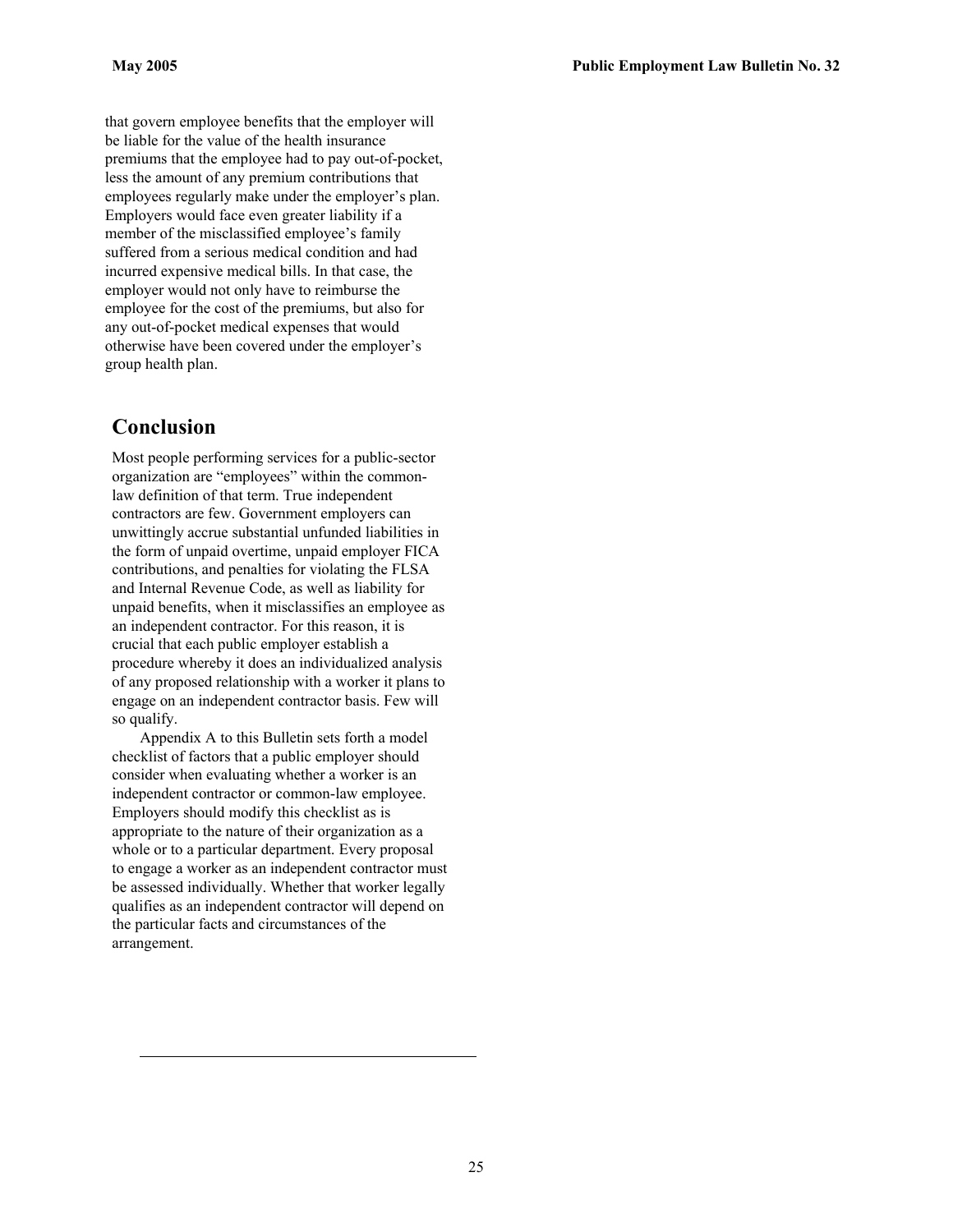#### **Appendix A: A Model Checklist to Help Determine Independent Contractor or Employee Status**

Employers should modify this checklist as is appropriate to the nature of their organization as a whole or to a particular department. Every proposal to engage a worker as an independent contractor must be assessed individually. Whether that worker legally qualifies as an independent contractor will depend on the fact and circumstances of the individual situation.

#### PART I: The answer "yes" indicates that the factor weighs in favor of employee status,  **while the answer "no" indicates that the factor weighs in favor of independent contractor status.**

**Factor Yes No**

- 1. Does the hiring organization have the **right** to control when, where and how the worker will do the job, or the order and sequence in which the worker will perform services? (Check "yes" even if the organization does not intend to exercise that right).
- 2. Does the hiring organization set the worker's hours and schedule?
- 3. Must the work be performed personally by the worker (as opposed to the worker subcontracting it out or furnishing his or her own substitute)?
- 4. Is the hiring organization providing training of any kind?
- 5. Does the hiring organization provide the worker with the tools, supplies, and/or equipment needed to do the job (as opposed to requiring the worker to bring his or her own tools, equipment and supplies to the job)?
- 6. Does an employee of the hiring organization supervise the worker?
- 7. Does the worker have to submit written or make oral reports?
- 8. Is the work performed on the hiring organization's premises or at a site controlled or designated by the hiring organization?
- 9. If the worker is performing services off-site, does the hiring organization have the right to send supervisors to the site to check up on the worker? (check "yes" even if the organization has no intention of exercising that right)
- 10. Can the worker be fired at the will of the hiring organization?
- 11. Can the worker quit the job at will without incurring any liability?
- 12. Will the hiring organization hire, fire and pay the worker's assistants?
- 13. Will the worker be paid by the hour, week or month (as opposed to being paid for the successful completion of the job or piece)?
- 14. Has the hiring organization unilaterally set the worker's rate of pay?
- 15. Does the hiring organization reimburse the worker for expenses and travel?